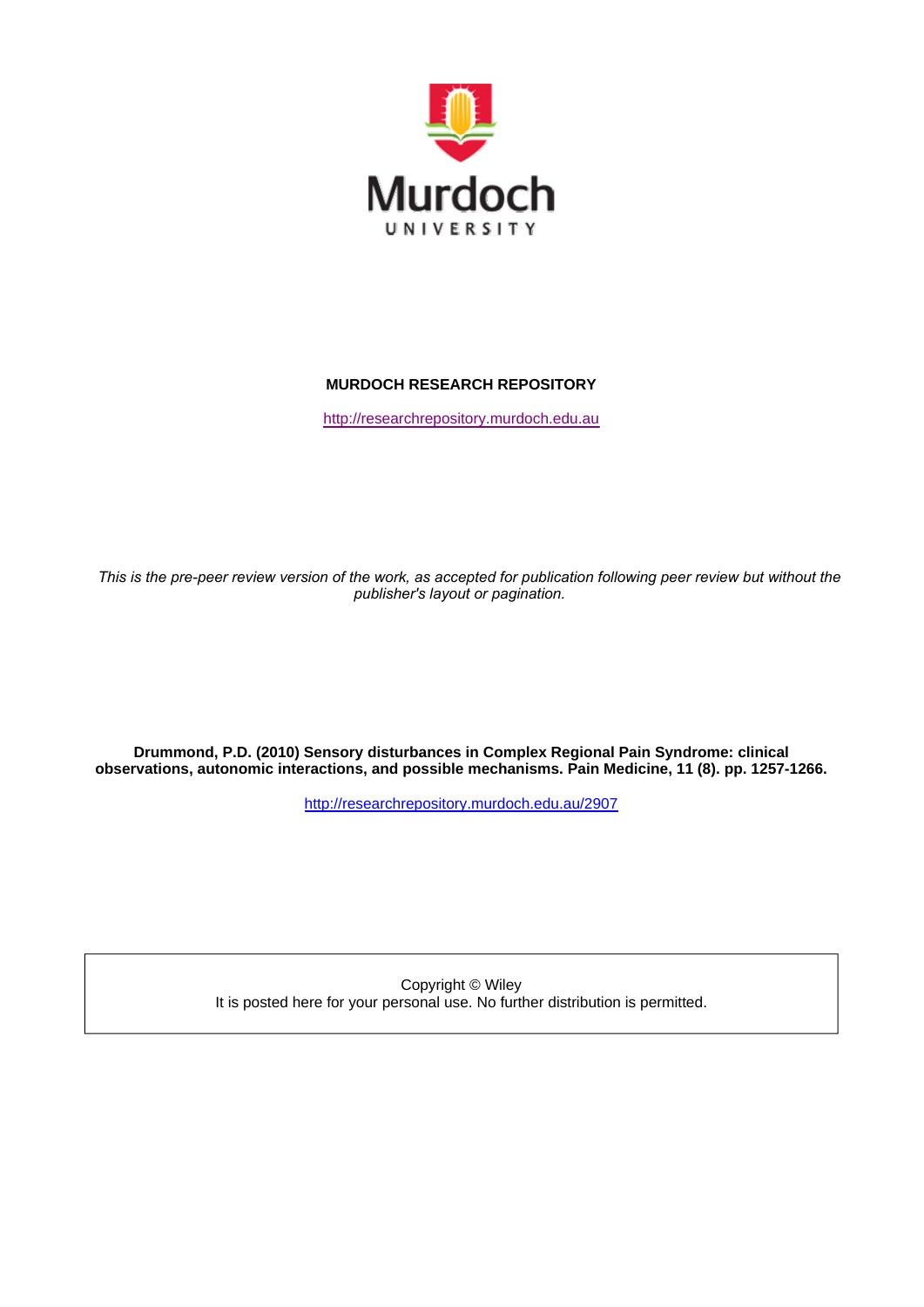clinical observations, autonomic interactions and possible mechanisms

# Peter D. Drummond

School of Psychology, Murdoch University, Perth, Western Australia

Address for correspondence:

Professor Peter Drummond, School of Psychology, Murdoch University Perth, 6150 Western Australia Phone: 61-8-9360 2415 Fax: 61-8-9360 6492 Email: [P.Drummond@murdoch.edu.au](mailto:P.Drummond@murdoch.edu.au)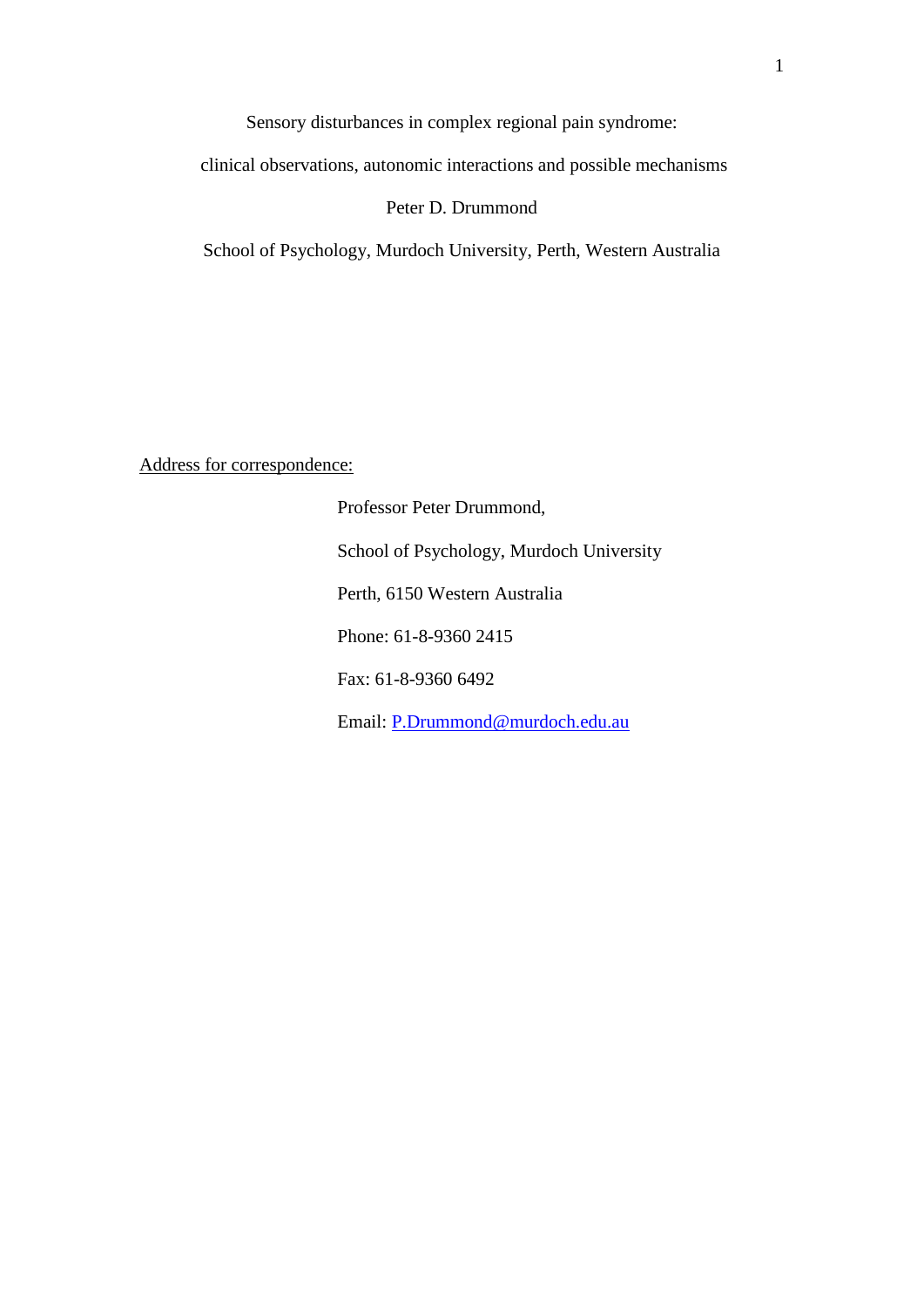#### Abstract

*Objective.* To review mechanisms that might contribute to sensory disturbances and sympathetically-maintained pain in complex regional pain syndrome (CRPS).

*Background.* CRPS is associated with a range of sensory and autonomic abnormalities. In a subpopulation of patients, sympathetic nervous system arousal and intradermal injection of adrenergic agonists intensify pain.

*Results.* Mechanisms responsible for sensory abnormalities in CRPS include sensitization of primary afferent nociceptors and spinothalamic tract neurons, disinhibition of central nociceptive neurons, and reorganization of thalamo-cortical somatosensory maps. Proposed mechanisms of sympathetically-maintained pain include adrenergic excitation of sensitized nociceptors in the CRPS-affected limb, and interaction between processes within the central nervous system that modulate nociception and emotional responses. Central mechanisms could involve adrenergic facilitation of nociceptive transmission in the dorsal horn or thalamus, and/or depletion of bulbo-spinal opioids or tolerance to their effects.

*Conclusions.* Sympathetic neural activity might contribute to pain and sensory disturbances in CRPS by feeding into nociceptive circuits at the site of injury or elsewhere in the CRPS-affected limb, within the dorsal horn, or via thalamo-cortical projections.

Key words: complex regional pain syndrome; hyperalgesia; allodynia; sympathetic nervous system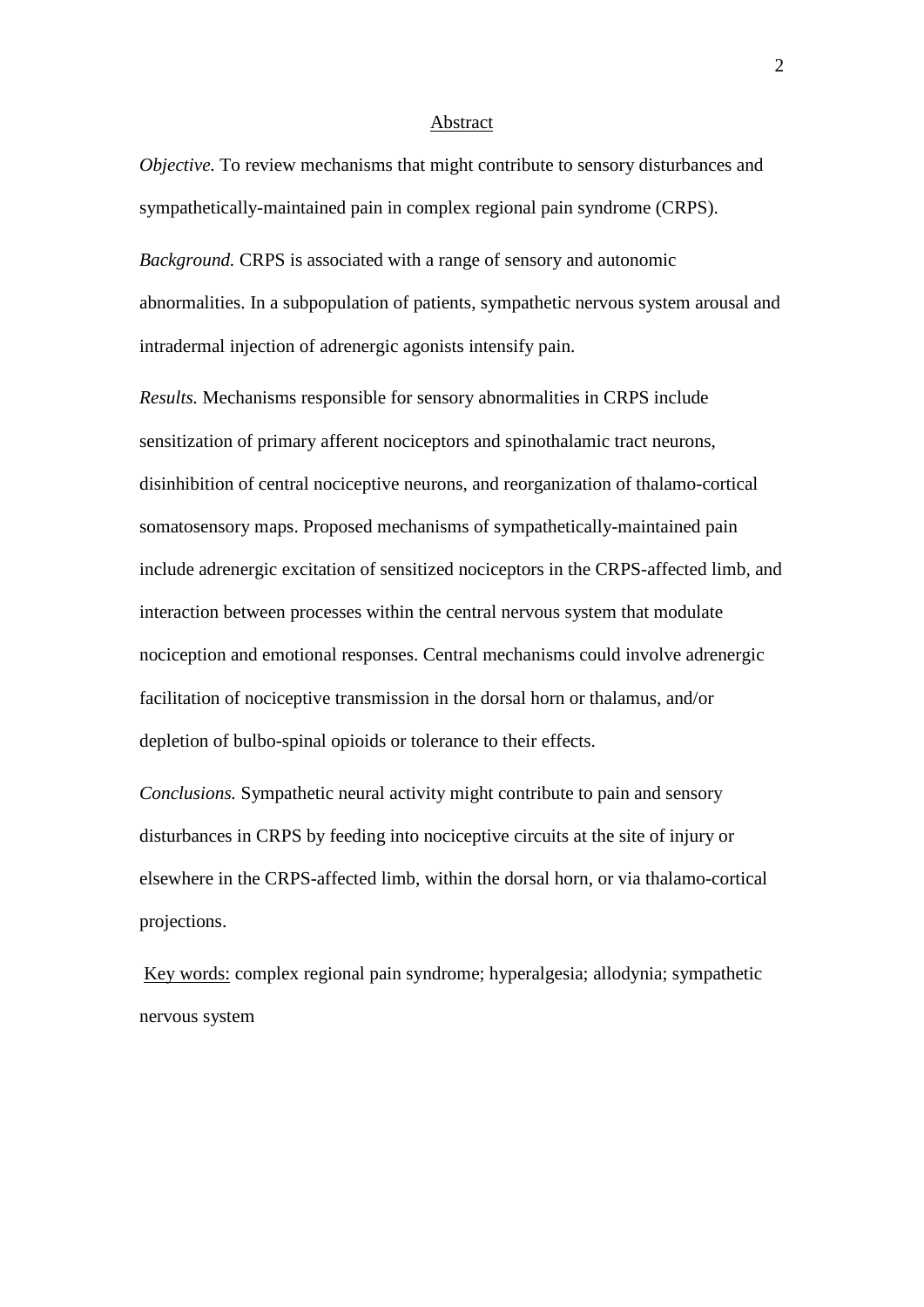## **Introduction**

In complex regional pain syndrome (CRPS), pain and other sensory disturbances may spread from the initial site of injury to other parts of the limb and body. Patients typically describe a burning sensation that is aggravated by movement, the limb being touched, changes in ambient temperature, emotional arousal, and sometimes even loud or unexpected noises. The pain and other symptoms are often so severe that they lead to profound disability.

One of the most intriguing aspects of CRPS is the association between emotional reactions and pain. In fact, in the first descriptions of this syndrome in soldiers with gunshot wounds sustained during the American Civil War, Mitchell [1] noted that "every strong moral emotion made him worse – anger or disappointment expressing themselves cruelly in the aching limb" (page 201). Conversely, "Under such torments the temper changes, the most amiable grow irritable, the soldier becomes a coward, and the strongest man is scarcely less nervous than the most hysterical girl" (page 196). In such circumstances, reciprocal interactions between pain and emotional distress might set up a vicious circle that aggravates CRPS. In the review that follows, sensory disturbances in CRPS are described, and mechanisms that might account for the impact of emotional reactions on pain are discussed.

## **Sensory disturbances in CRPS**

## Positive and negative symptoms

In a neurological study of 145 patients with CRPS, Birklein et al. [2] identified hyperalgesia to pinprick in the affected limb of 37% of patients and brush-evoked allodynia in 30% of patients. Conversely, sensory loss to touch was detected in 53% of cases and to pinprick in 45% of cases. Sensitivity to cold-pain was greater in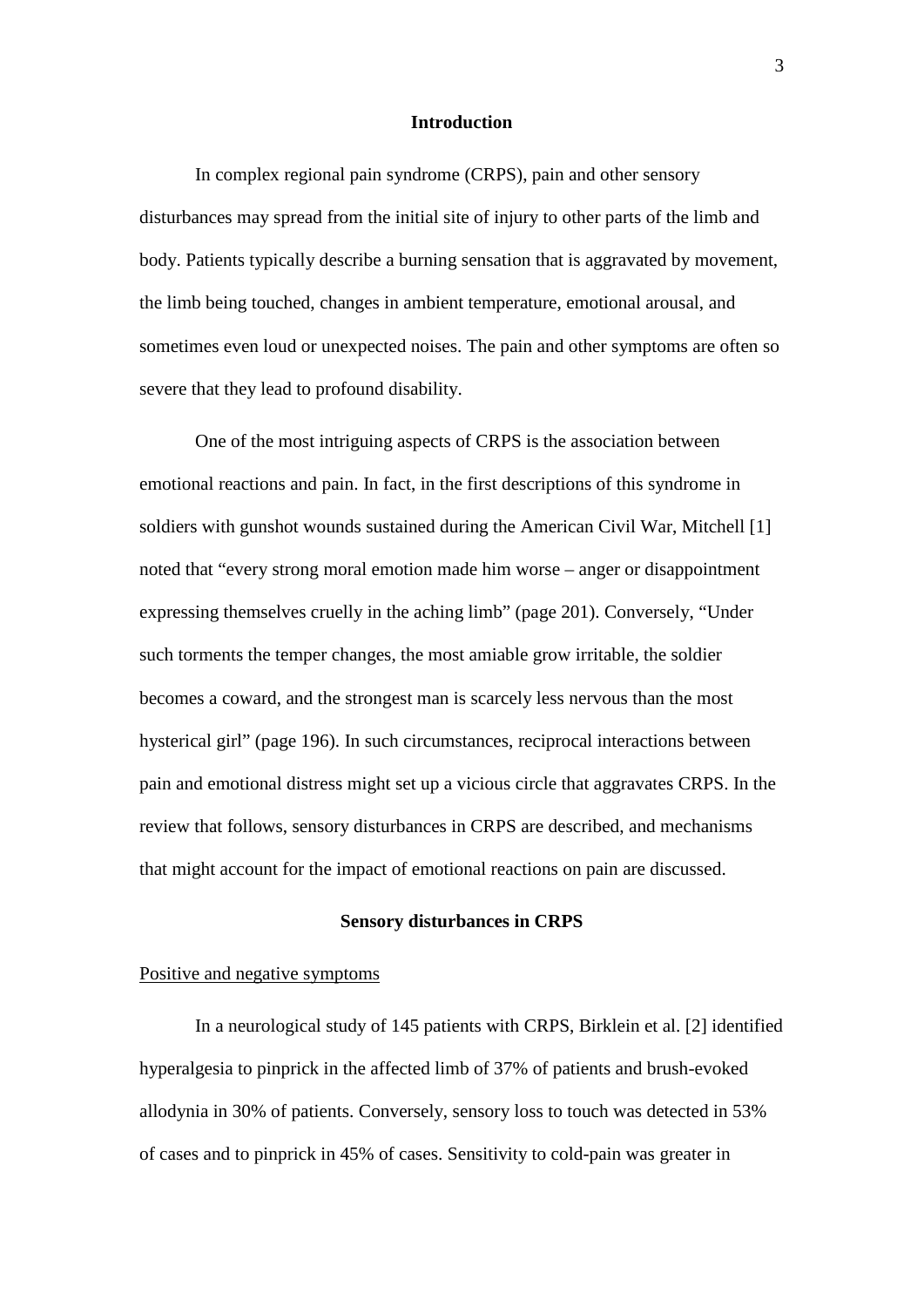CRPS-affected than unaffected limbs whereas heat-pain sensations were symmetrical. Similar findings were reported for patients studied shortly after diagnosis of CRPS [3]. Sethna et al. [4] investigated thermal and mechanical sensations in 42 children and adolescents with CRPS in a lower limb, and compared the findings with normative values in 101 healthy children. They detected hyperalgesia in the CRPSaffected limb to cold (33% of cases), heat (17% of cases) and pinprick (69% of cases), and allodynia to brushing (67% of cases). In addition, heat pain thresholds were lower in the contralateral unaffected limb of CRPS patients than controls. Huge et al. [5] noted that hyperalgesia to heat was present bilaterally in CRPS of less than 12 months duration when compared with findings in age- and sex-matched controls, and hyperalgesia to cold was present bilaterally in acute and chronic CRPS. However, both in the acute and chronic stages, CRPS patients were less sensitive to small changes in warmth and coolness than controls. Thus, CRPS seems to be characterized by a mixture of noxious sensations ("positive symptoms") and sensory loss ("negative symptoms").

We investigated sensory disturbances in 61 patients with CRPS [6]. The normal range of variation for heat pain thresholds, light touch and static mechanical pressure was determined by comparing thresholds at two sites in the unaffected limb. The standard deviation (SD) of the difference between these sites was calculated over the whole group of patients, and the normal range for individual patients was defined as the mean value in their unaffected limb  $\pm$  2 SD. A value in the CRPS-affected limb that fell outside this range was considered abnormal. The prevalence of symptoms is shown in Table 1, and mechanisms that might account for these symptoms are listed in Table 2. CRPS pain intensity was greatest in patients with positive symptoms (particularly cold allodynia and thermal hyperalgesia) but was unrelated to negative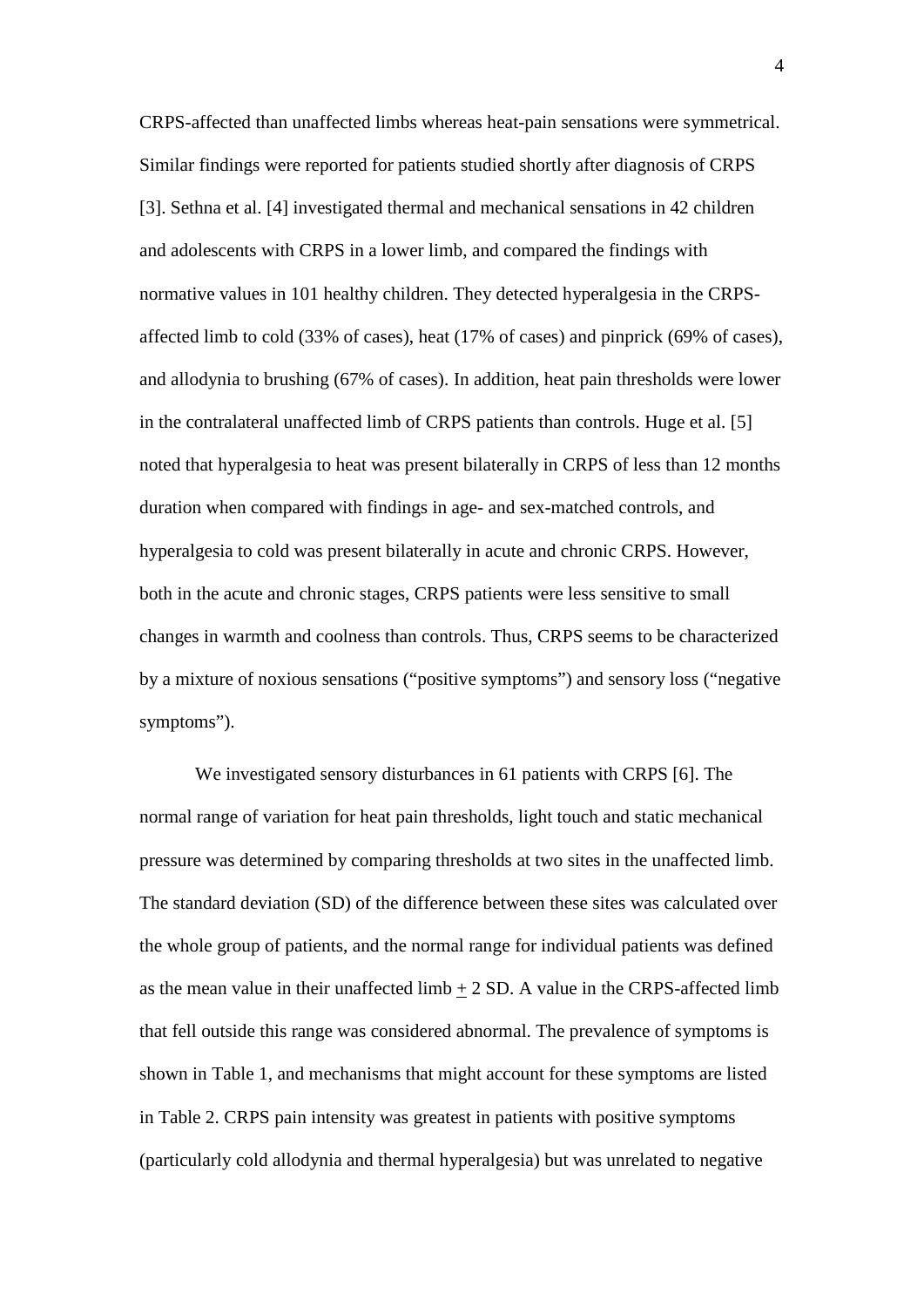symptoms (loss of heat-pain or touch sensations). In extreme circumstances, negative symptoms might ultimately result in a neglect-like syndrome where the CRPSaffected limb feels disconnected from the rest of the body [14].

#### Cortical mechanisms in CRPS

At least some of the positive symptoms of CRPS are associated with heightened activity in cortical nociceptive networks. For example, Maihöfner et al. [15] reported that gently brushing the CRPS-affected hand evoked pain and abnormal activity in the contralateral primary somatosensory cortex, parietal association cortex, anterior cingulate cortex, and bilateral secondary somatosensory and insular cortices. Similar regions were activated during pinprick hyperalgesia in CRPS patients [16] and during brush allodynia in children with CRPS [17].

Paradoxically, heightened activity in cortical nociceptive networks may also mediate the negative symptoms of CRPS. For example, Pleger et al. [18] investigated two-point discrimination thresholds in CRPS-affected and non-affected limbs, and compared them with values in healthy controls. The two-point discrimination threshold was greater in the affected than non-affected limb of CRPS patients, particularly in patients with high levels of spontaneous pain, and was greater than in healthy controls. Tactile impairment was associated with *shrinkage* of representation of the CRPS-affected hand in the contralateral somatosensory cortex when mapped in response to painless stimulation of the hand. Importantly, decreases in pain following treatment were associated with an improvement in tactile discrimination and enlargement of representation of the CRPS-affected hand in the contralateral somatosensory cortex [19]. Thus, pain-induced cortical reorganization of receptive fields may suppress normal tactile processing in CRPS, possibly because the barrage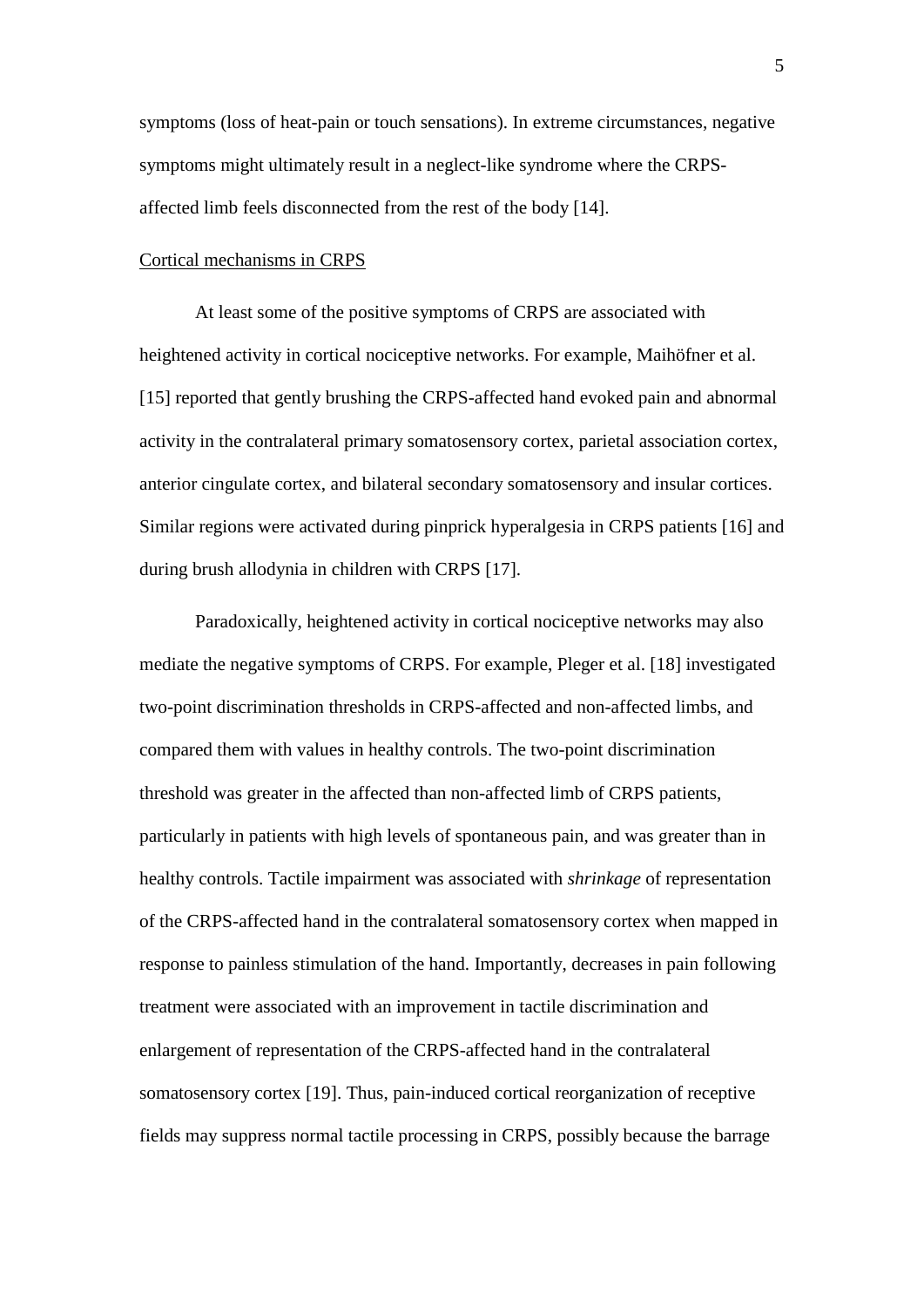of nociceptive activity heightens central inhibitory drive both to noxious and innocuous sensations [17].

## Referred sensations and spread of pain in CRPS

Reorganization of cortical somatosensory maps in CRPS may also account for mislocalization of sensations to tactile stimulation of the CRPS-affected limb. For example, McCabe et al. [20] reported that light touch or pinprick sensations were referred from the hand to the face or from the foot to the knee (adjacent areas in the cortical somatosensory map) in five of 16 CRPS patients when examined with their eyes closed. Referred sensations disappeared when vision was permitted, implying that cortical processes mediated the referred sensations. The location of the referred sites was consistent with distortion of the cortical somatosensory map, suggesting that excessive nociceptive activity in the cortical area representing the painful limb encroached on adjacent cortical regions. In a similar study, tactile stimulation of the first and fifth fingers evoked sensations elsewhere in the CRPS-affected hand in 33% of cases, particularly in those with pinprick hyperalgesia [21], again consistent with pain-evoked reorganization of cortical somatosensory maps.

Sensory disturbances and pain sometimes spread beyond the site of injury to include the entire limb in CRPS. Furthermore, sensory disturbances often extend to the face and trunk on the side of injury and occasionally to other limbs, implying the involvement of supraspinal circuits rather than a purely local or spinal mechanism [22]. Loss of light tactile sensations on the painful side of the body [23-25] suggests that abnormal sensory input from the painful area inhibits innocuous sensations from the remaining half of the body. Conversely, hyperalgesia to blunt pressure extends from the affected limb to the ipsilateral forehead in the majority of patients with CRPS [26]. We found that loss of light tactile sensations in the CRPS-affected limb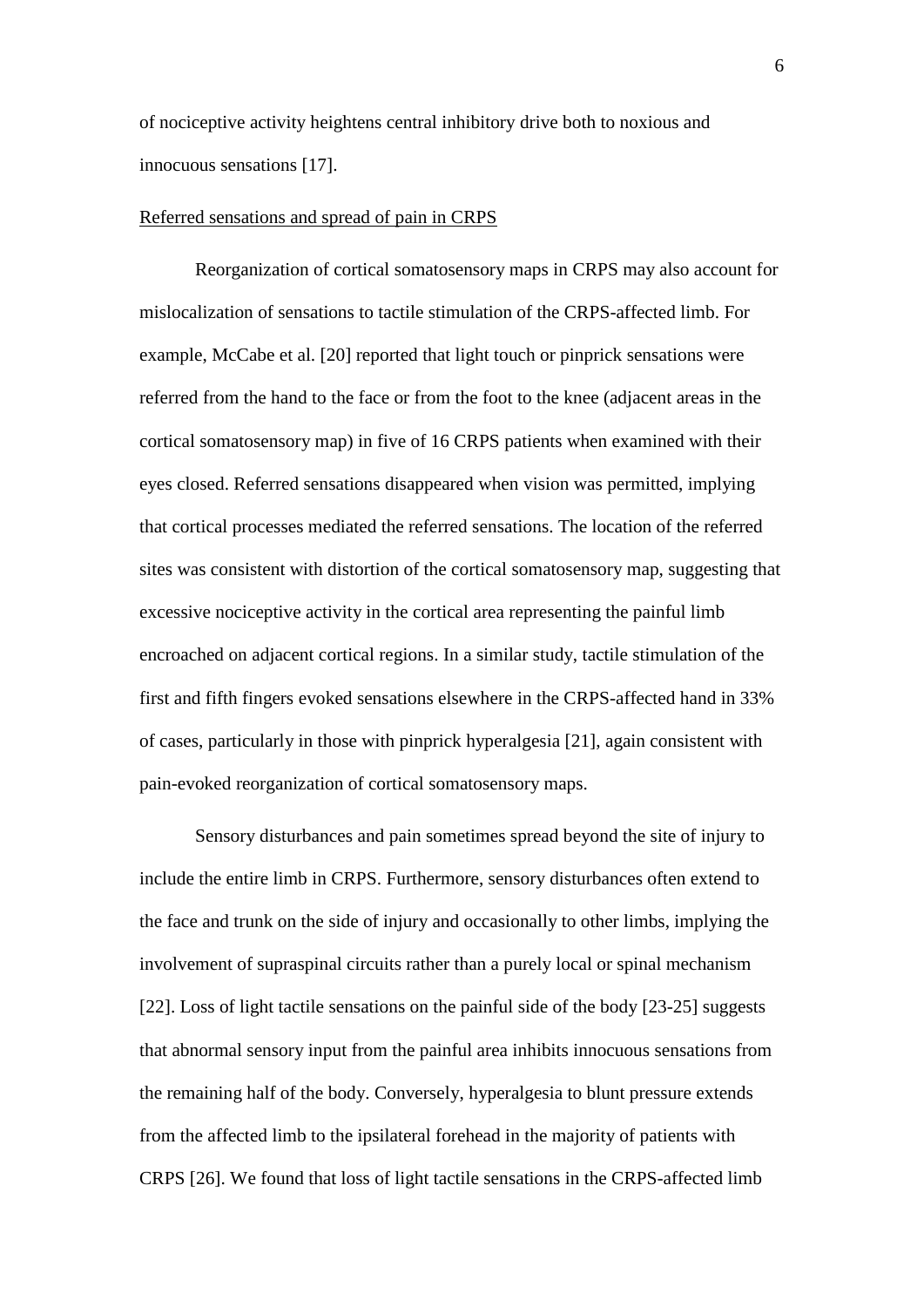was associated not only with diminished sensitivity to cold, pinprick and heat-pain in the ipsilateral forehead (consistent with pain-evoked suppression of ipsilateral sensations) but also with hyperalgesia to blunt pressure, implying a rostral spread of central sensitization (Table 3). The mechanism of central sensitization is not completely understood, but may involve disinhibition of spinal and trigeminal nociceptive neurons or facilitation of nociceptive activity by excitatory neurons that project from the rostroventral medulla [27]. This sensitizing process appears to distort or suppress non-noxious sensations. Loss of an inhibitory influence of normal cutaneous sensations in the CRPS-affected limb may enhance the excitability of thalamo-cortical nociceptive networks, thereby establishing a vicious circle [12,13,17,18,26].

McCabe et al. [28] investigated the idea that disruption of central sensory processing contributes to the pain of CRPS. In patients with pain for less than two years, function improved and pain decreased while watching movements of the unaffected limb in a mirror, thus creating the illusion of normal movements in the affected limb. The absence of a waitlist control group weakens the impact of these findings; nevertheless, the immediate analgesic effect of mirror image feedback in patients with acute CRPS suggests that conflict between motor intention and sensory feedback generates intractable pain and functional disturbances. These findings have since been replicated and extended [29].

#### **Adrenergic involvement in CRPS**

#### Mechanism of autonomic disturbances

Autonomic disturbances in the symptomatic limb of patients with CRPS range from signs of sympathetic deficit (warmth and loss of vasoconstrictor reflexes) to sympathetic overactivity (sweating and coldness). In a cross-sectional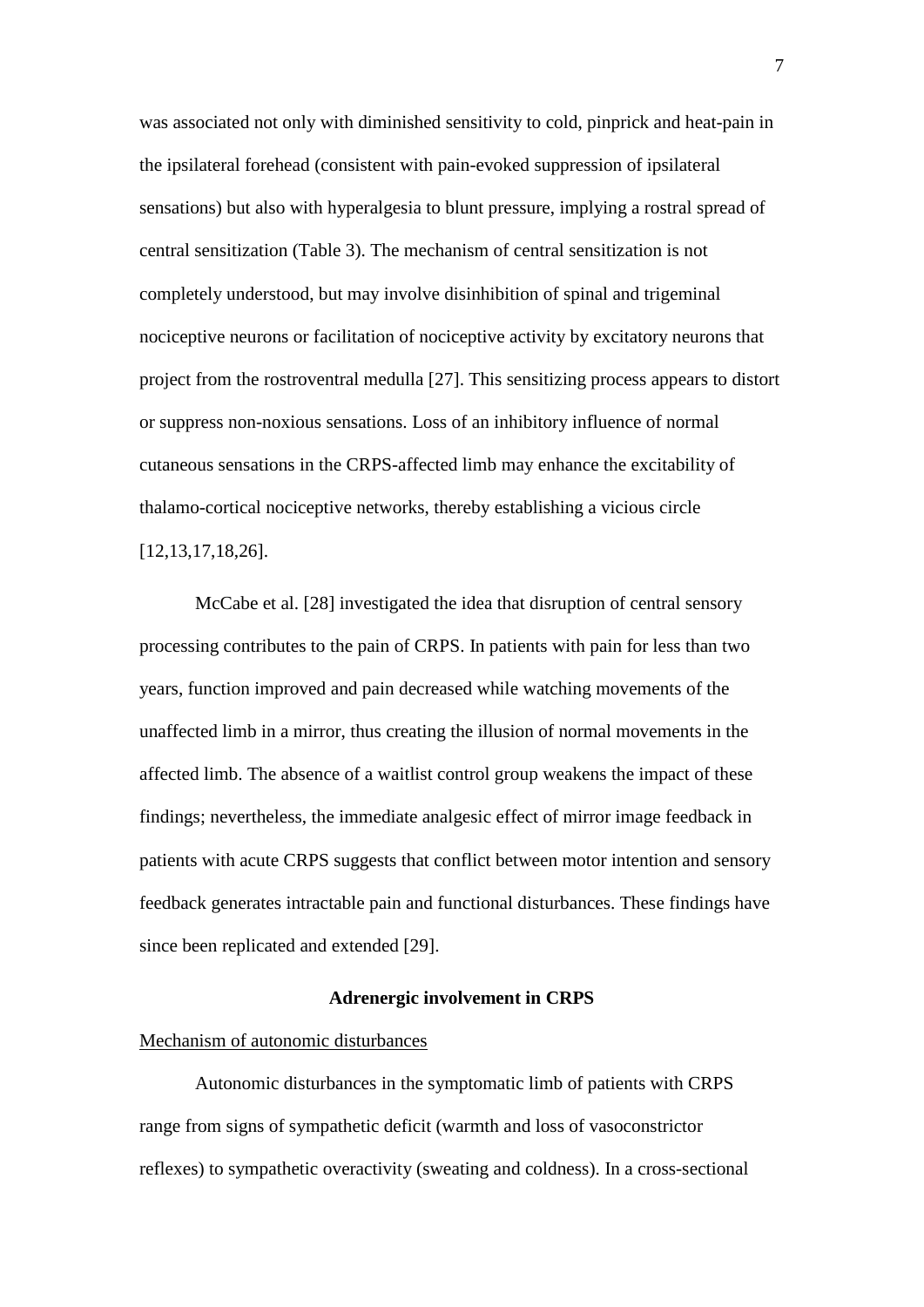study of 25 CRPS patients, Wasner et al. [30] found that whole-body cooling and warming provoked three distinct vascular patterns: increased skin blood flow and warmth in the symptomatic limb irrespective of body temperature; decreased flow and coolness in the symptomatic limb irrespective of body temperature; and an intermediate type where the symptomatic limb was warmer or cooler than the contralateral limb at different body temperatures. In contrast, changes in limb temperature and blood flow during body heating and cooling were symmetrical in healthy subjects and in patients with limb pain not associated with features of CRPS. The cold pattern was most common in CRPS patients with the longest duration of pain, thus supporting the notion that the warm dry limb of CRPS can evolve into a cool moist limb as the condition progresses [2]. This would be consistent with the development of adrenoceptor supersensitivity in the later stages of CRPS.

Depletion of sympathetic neurotransmitters. In the majority of patients with CRPS, the venous concentrations of sympathetic neurotransmitters such as noradrenaline and neuropeptide Y are lower in the affected than unaffected limb, irrespective of the duration of the condition or whether the limb is warm or cool [30-34]. For example, plasma DHPG (the intracellular metabolite of noradrenaline) was lower in the painful than contralateral limb of 26 patients with features of CRPS [31]. In addition, levels of noradrenaline and neuropeptide Y were lower in the affected than the unaffected limb if the limb was abnormally sweaty or if light touch provoked pain [31-32]. Harden et al. [33] and Wasner et al. [30] noted a similar depletion of noradrenaline levels in the affected limb of CRPS patients, and Goldstein et al. [34] reported that adrenergic markers were noticeably lower on the symptomatic side in several patients with CRPS. Taken together, these findings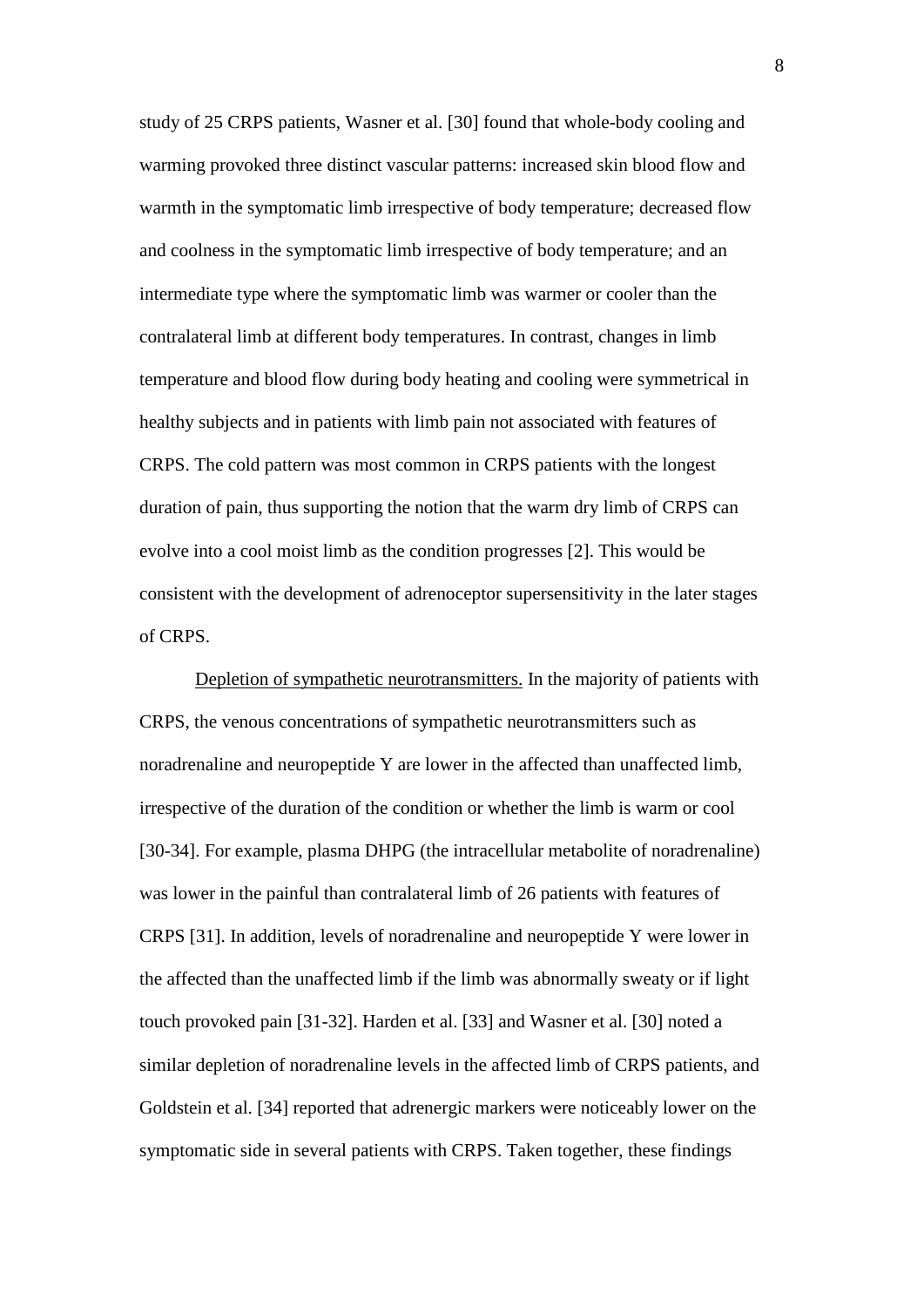suggest that sympathetic neurotransmission is compromised in the affected limb of at least some patients.

Central involvement in autonomic disturbances. Surprisingly, the sympathetic deficit in CRPS may be reversible. In an intriguing case report described by Wasner et al. [35], features of CRPS (swelling of the hand, a feeling of heat, and burning pain in the right forearm and hand) developed ten days after a woman fractured her right distal radius. When examined two weeks later, vasoconstrictor reflexes were absent in the patient's right hand but were normal in the left hand. In addition, skin temperature was high and venous levels of noradrenaline were lower in the affected limb than contralaterally. After five weeks of intensive treatment involving sympathetic blocks, corticosteroid treatment, nonsteroidal anti-inflammatory drugs and physiotherapy, spontaneous pain subsided and signs of sympathetic activity returned. Thus a central process, presumably linked with the mechanism of pain, apparently inhibited sympathetic outflow in the affected limb. Curiously, limb pain evokes ipsilateral increases in blood flow through scalp vessels [36]. The response is inhibited by pre-treatment with guanethidine, an agent that displaces noradrenaline from sympathetic nerve terminals (Fig. 1), consistent with the notion that limb pain inhibits ipsilateral sympathetic vasoconstrictor tone [37].

Autonomic disturbances spread beyond the CRPS-affected limb [38] and are reversible [35], implying a central disturbance in regulation of autonomic activity. Birklein et al. [39] studied vasoconstrictor responses to various sympatheticallyarousing tasks (the veno-arteriolar reflex, inspiratory gasp, cold pressor test and mental arithmetic) in 20 patients with clinical features of CRPS. Most patients were studied in the acute stage of the disease (median duration 8.5 weeks). Vasoconstrictor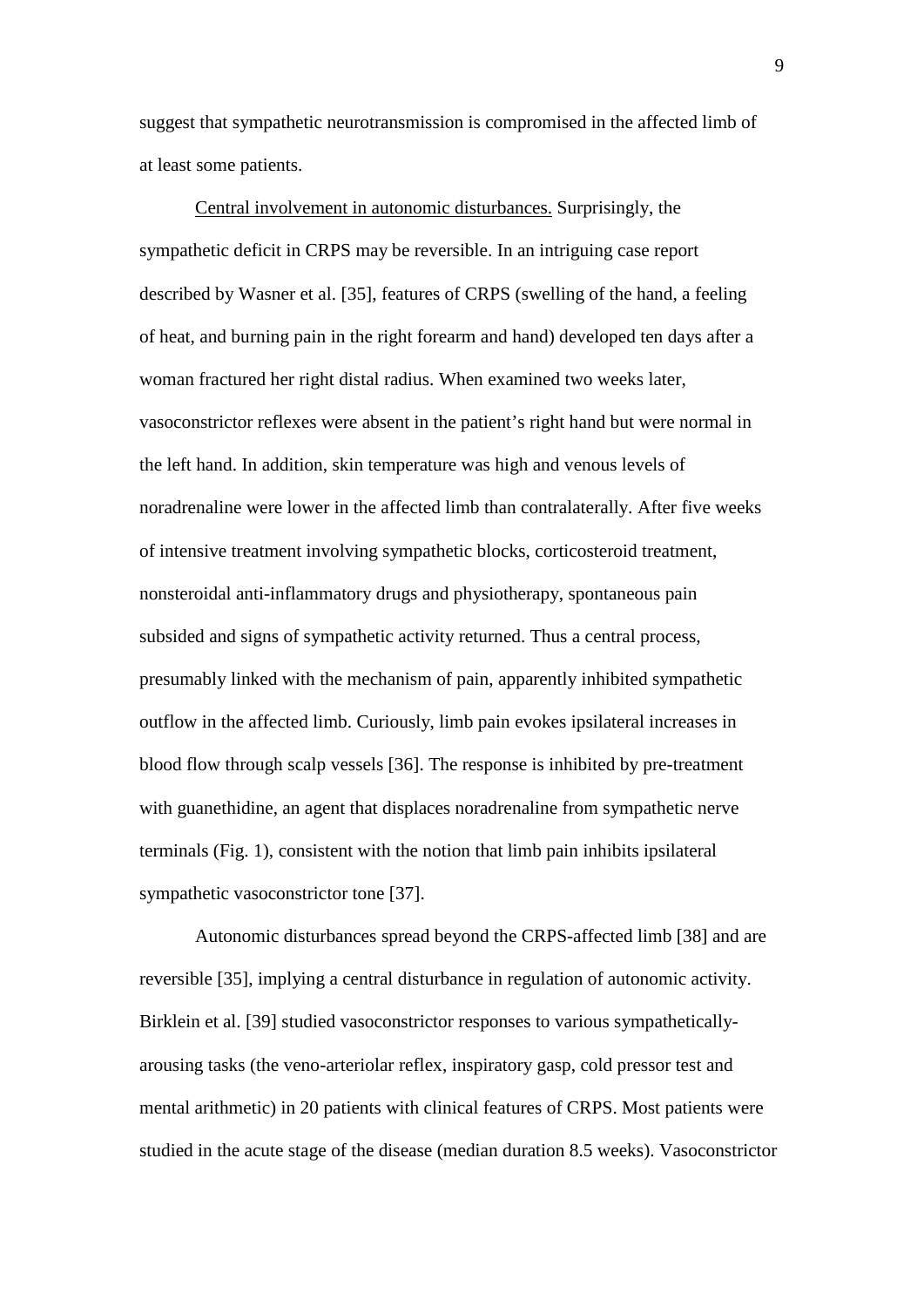responses were impaired in the affected limb to stressful mental arithmetic but not to the other tests, consistent with disruption of central sympathetic control but not of spinal or postganglionic reflexes. In contrast, Ide at al. [40] reported that vasoconstrictor responses to an inspiratory gasp (presumably a spinal reflex) were enhanced on the affected side in patients with chronic CRPS, possibly due to the development of adrenergic supersensitivity as the condition progressed. Thermoregulatory sweating appears to be greater in the affected than unaffected limb both in acute and chronic CRPS [39], implying that central thermoregulatory processes are compromised.

Adrenergic supersensitivity in CRPS. Animal models of neuropathic pain provide strong support for the concept of a chemically mediated sympathetic–sensory neural coupling that underpins a sympathetic component of pain; moreover, supersensitivity to adrenergic agents may increase the prominence of this nociceptive mechanism [41-42]. Human studies endorse this view. For example, Arnold et al. [38] reported that dorsal hand veins in the affected limb of CRPS patients constricted to lower doses of noradrenaline than veins in the unaffected limb or those of control subjects. In a small-scale study of five CRPS patients and seven controls, the relative density of  $\alpha_1$ -adrenoceptors labeled by the selective radioligand  $\int^{125}$ I]-HEAT was investigated in skin biopsies taken from CRPS-affected and unaffected limbs [43]. The density of specific binding was significantly greater in samples from the affected skin of patients than in control samples, consistent with a greater representation of  $\alpha_1$ adrenoceptors in affected skin. Chemali et al. [44] reported that axon-reflex sweating induced by iontophoresis of the  $\alpha_1$ -adrenergic agonist phenylephrine was greater in the affected than unaffected limb of patients with CRPS, and was greater than in control subjects and patients with resolved CRPS. In addition, Jorum et al. [45]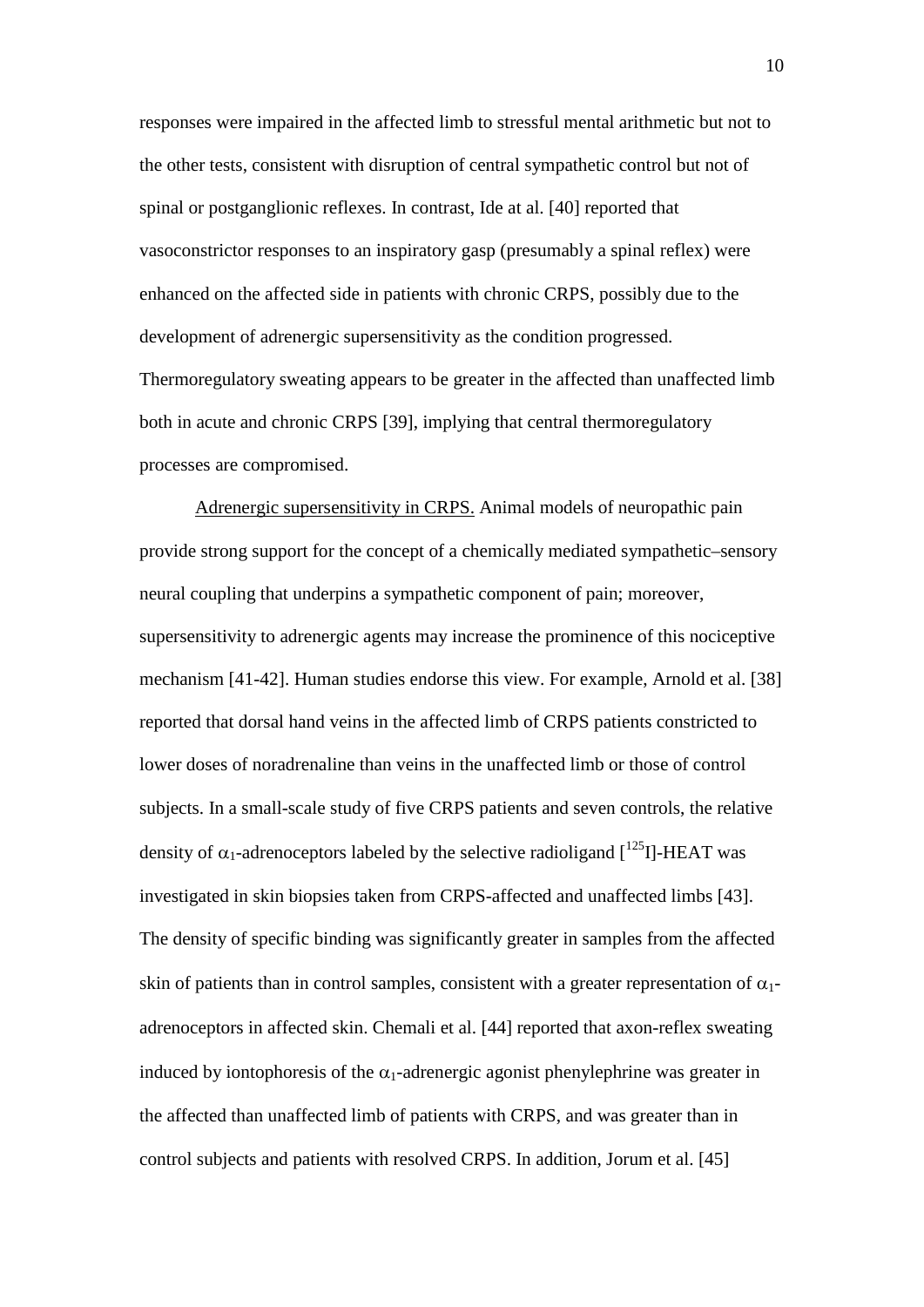recently provided electrophysiological evidence that nociceptive fibres in a patient with CRPS were activated by endogenous sympathetic activity and by intradermal injection of noradrenaline. Thus, an adrenergic supersensitivity that develops in response to persistent sympathetic deficit may evoke autonomic disturbances and augment pain in the CRPS-affected limb.

## Adrenergic agonists evoke pain in a subgroup of CRPS patients

Wallin, Torebjork and Hallin [46] were the first to report that intradermal injection or iontophoresis of noradrenaline provoked pain in the affected skin of patients with CRPS. Importantly, noradrenaline rekindled pain that had subsided after sympathectomy of the affected limb, indicating that the sympathectomy suppressed but did not abolish the mechanism responsible for pain. In normal circumstances, sympathetic neural discharge does not trigger activity in primary sensory afferents. However, in animal experiments stimulation of the sympathetic chain and administration of noradrenaline increased activity in surviving sensory nerve fibres after peripheral nerve transection and neuroma formation [47], partial destruction of a peripheral nerve [48-49], and intradermal injection of inflammatory substances [50- 52]. Similar findings have been reported in humans [41-42]. Thus, an adrenergic sensitivity appears to develop in primary sensory afferents after nerve injury and inflammation, possibly because of direct expression of adrenergic receptors on sensory nerves or because of adrenergic release of an intermediary substance (e.g., prostaglandins, bradykinin or nerve growth factor) that excites sensory nerves.

The traditional treatment for CRPS involves anaesthetizing or destroying sympathetic neurons that supply the affected limb. These procedures are effective in only a subgroup of patients, said to have "sympathetically maintained pain". In such patients, intradermal injection of noradrenaline in the affected limb is more likely to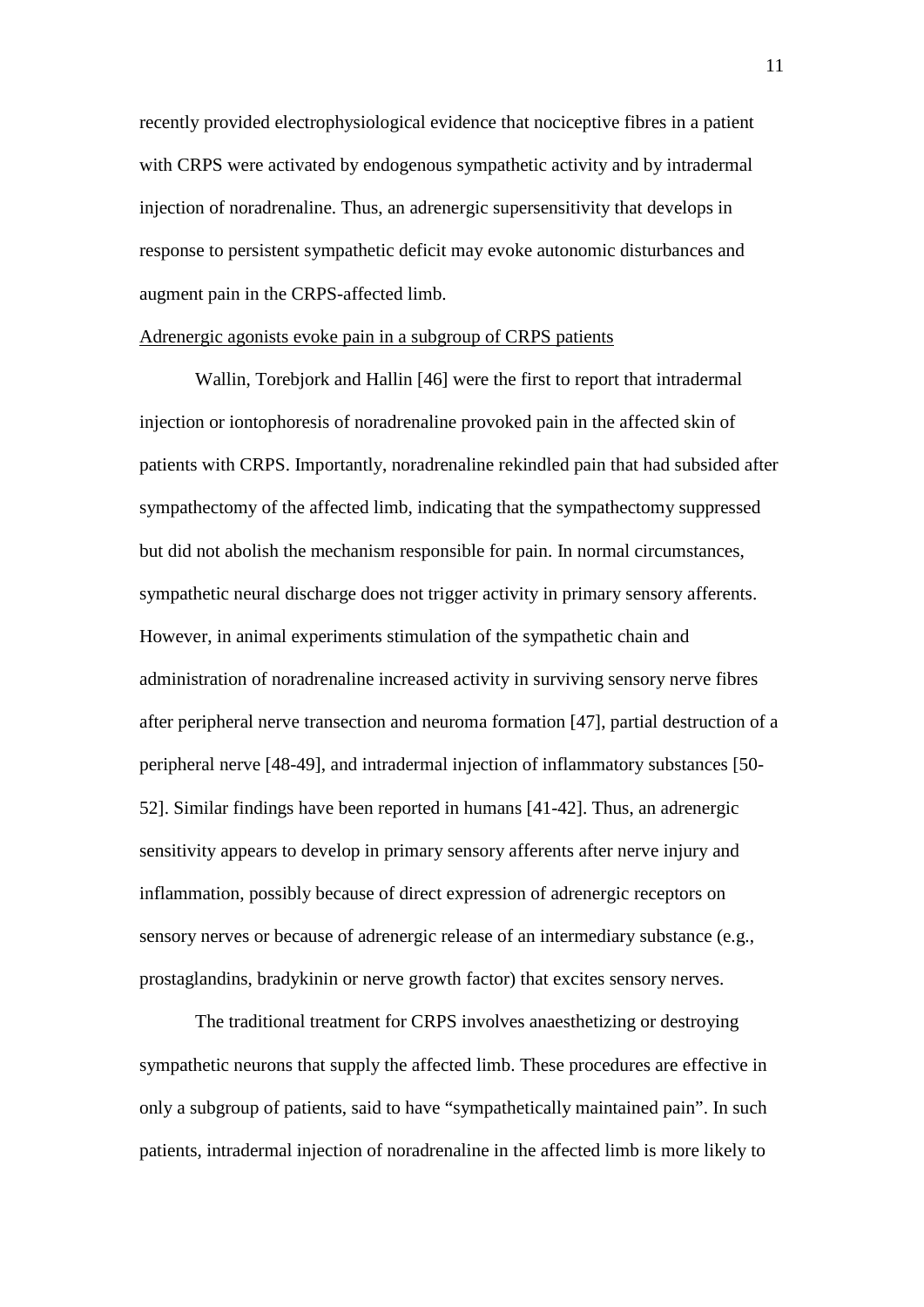evoke pain than in patients who do not benefit from sympathetic blockade [53-54], thus bolstering the concept of sympathetically maintained pain.

## Sympathetic arousal evokes pain in CRPS patients

Seventy years after Mitchell [1] first described the nociceptive consequences of arousal in soldiers with gunshot wounds, Kirklin et al. [55] documented similar effects in soldiers who were injured in the Second World War. We recently confirmed that pain increased in the majority of CRPS patients after they were startled with a loud noise or when their forehead was cooled (both strong stimuli for evoking sympathetic nervous system activity) [6]. In contrast, pain evoked by heat *decreased* during and after these tasks and during various other forms of sympathetic stimulation in healthy subjects whose skin had been sensitized to heat with topically-applied capsaicin (the hot component of chilli peppers; at low concentrations capsaicin evokes hyperalgesia by increasing the excitability of polymodal nociceptive C-fibres whereas higher concentrations induce hypoalgesia via desensitization and conduction blockade).

Baron et al. [56] investigated the effect of warming and cooling the body on pain and hyperalgesia in 13 patients with CRPS. In seven cases, a decrease in pain after regional sympathetic blockade suggested that sympathetic neural discharge contributed to pain. In this subgroup, spontaneous pain and mechanical hyperalgesia increased during whole-body cooling, indicating an association between nociceptive discharge and heightened sympathetic vasoconstrictor activity. In contrast, body cooling had no effect on pain or hyperalgesia in six patients whose pain remained unchanged after sympathetic blockade.

Drummond and Finch [57] investigated whether sympathetic blockade selectively alleviated pain in patients who reported that pain increased during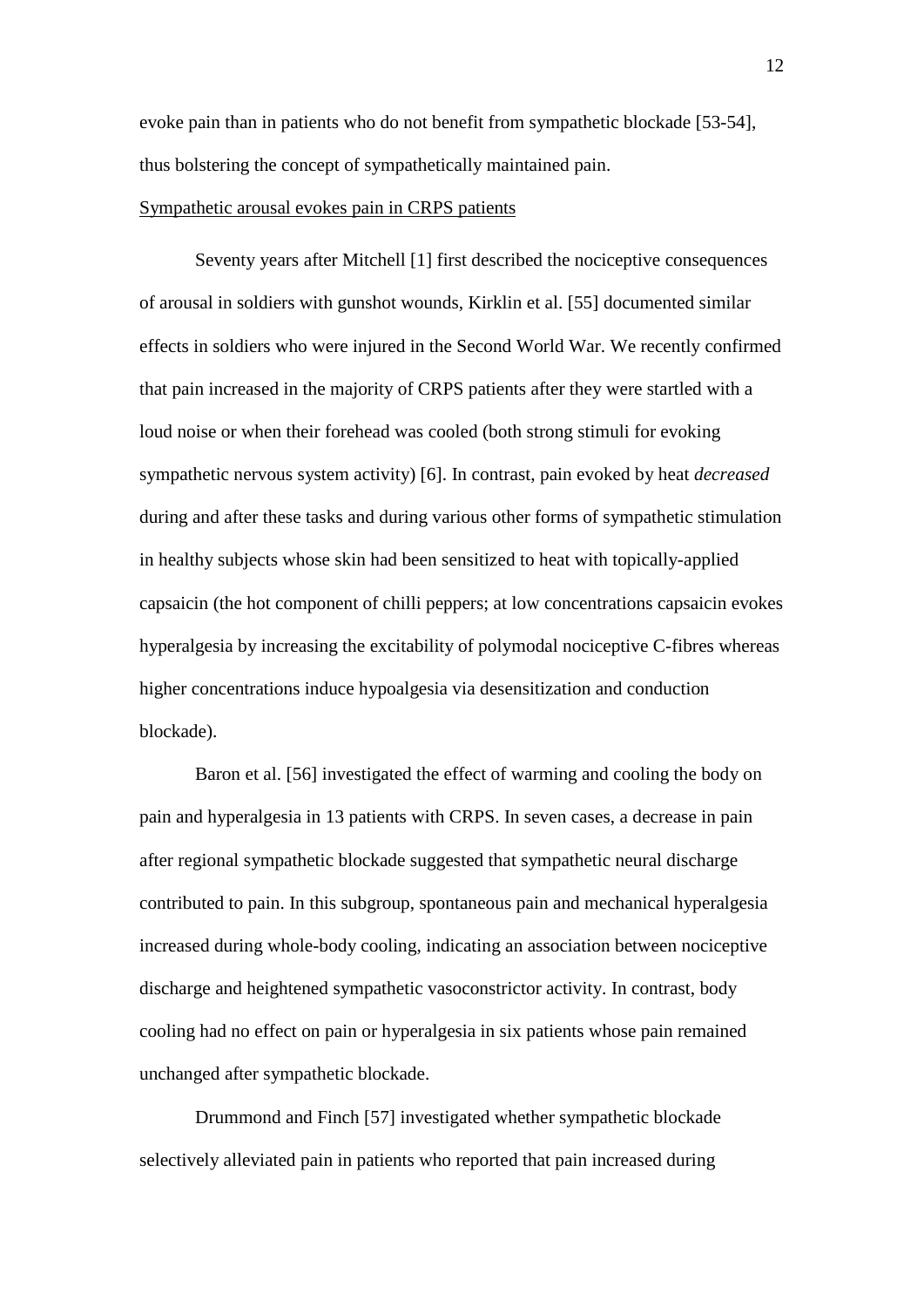sympathetic arousal. The painful effect of a startle stimulus disappeared in patients who experienced pain relief after sympathetic blockade, consistent with a reduction in adrenergic excitation of nociceptors in the affected limb. Nonetheless, the startle stimulus still evoked pain in a few patients whose pain remained unchanged after sympathetic blockade; moreover, sympathetic blockade failed to inhibit the nociceptive effect of forehead cooling in 50% of patients. It has generally been assumed that sympathetic neural discharge during arousal provokes pain in CRPS by aggravating inflammation or by exciting adrenergic receptors on sensory nerves in the affected limb. However, these findings suggest that arousing stimuli might also act on a central process to intensify pain in some patients.

# **Central mechanisms that might intensify pain to arousing stimuli in CRPS**

Several sites within the central nervous system that modulate nociceptive information are also involved in arousal responses and sympathetic control. The amygdala and anterior cingulate cortex regulate the unpleasant and distressing aspects of pain, and modulate anticipatory responses and attention to pain. These centres communicate with the midbrain periaqueductal gray which, in turn, projects downstream to the raphe nuclei and brainstem adrenergic nuclei [58]. The periaqueductal gray also links indirectly with the locus coeruleus via the nucleus paragigantocellularis, itself an important integrating center for autonomic control [59]. One major role of the periaqueductal gray is to activate the cardiovascular system and to trigger non-opioid analgesia in the fight-flight response. A second major role is to initiate opioid analgesia and to inhibit cardiovascular activity, locomotion and responsiveness to the environment during periods of inescapable pain and stress (the "defeat" response) [60]. Inhibitory pain control pathways descend from the raphe nuclei and from brainstem adrenergic nuclei to the trigeminal nucleus caudalis and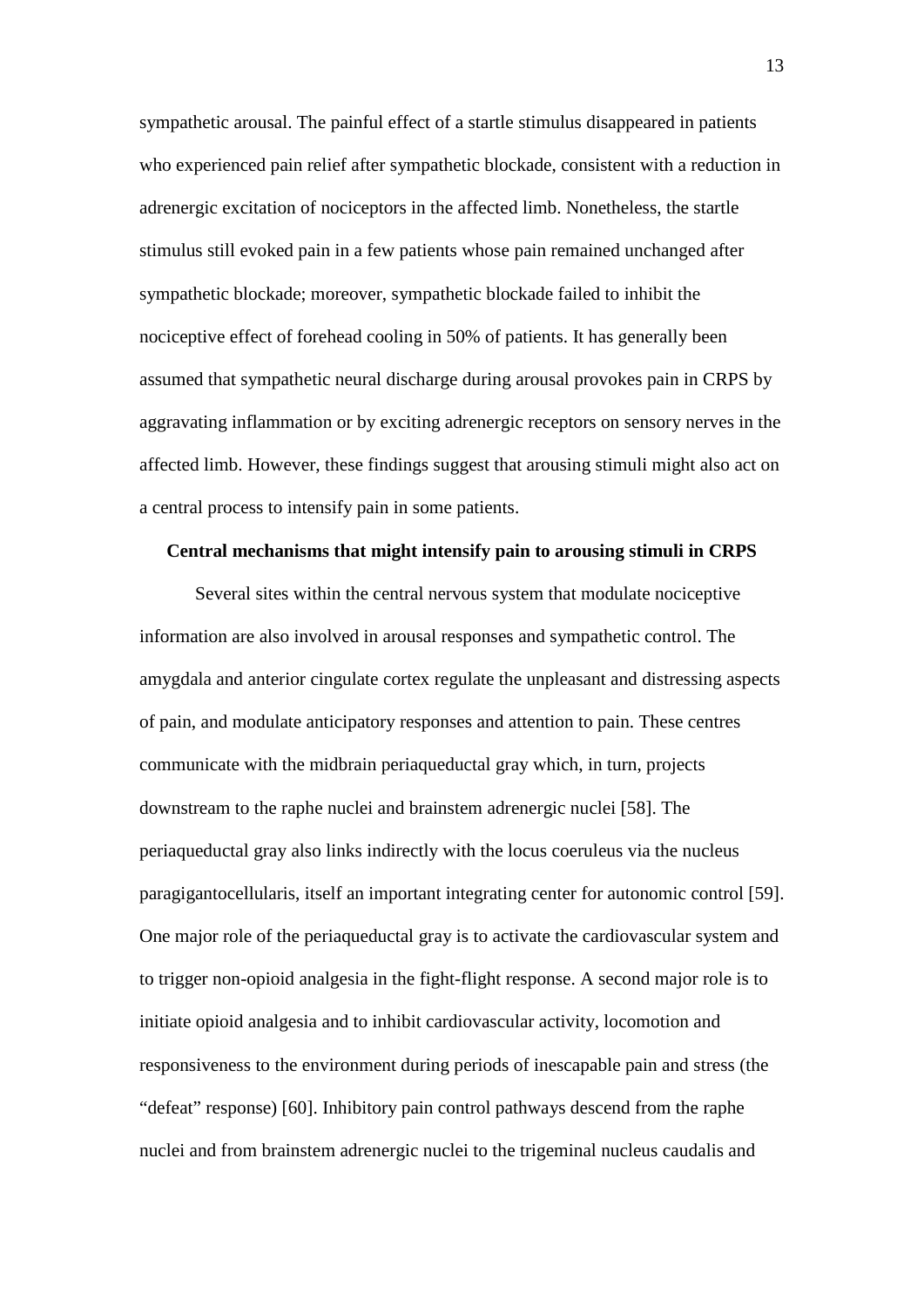dorsal horn of the spinal cord [58,61]. Apart from their role in pain modulation, brainstem adrenergic nuclei are involved in central autonomic control, affective behaviour, cortical arousal, selective attention and vigilance [59].

Intense pain and fear strongly activate these pain modulation circuits, resulting in pain- or stress-induced analgesia. However, less intense stimulation and negative affect appear to increase pain [62-63], possibly due to an increase in activity in facilitatory circuits that descend from the midbrain and brain stem to the dorsal horn of the spinal cord [27,64]. In CRPS, an imbalance between inhibitory and facilitatory influences might enhance nociceptive transmission to stimuli that heighten arousal. Possible mechanisms are reviewed below.

Injury to primary sensory afferents. CRPS type II (causalgia) develops after injury to a peripheral nerve trunk. In rats subjected to dorsal rhizotomy, the normal inhibitory influence of locus coeruleus activation on spinal nociceptive neuronal discharge is transformed into a facilitatory influence [65]. That is, destruction of the spinal projections of primary sensory afferents apparently removes a necessary link in the inhibitory bulbo-spinal circuit, and appears to unmask a facilitatory influence of locus coeruleus activation on spinal nociceptive neurons. Hence, activation of the locus coeruleus or nearby brainstem adrenergic nuclei during heightened states of arousal may enhance rather than inhibit nociceptive transmission in the dorsal horn of patients with CRPS type II.

Facilitation of nociceptive transmission in the thalamus. An attentional focus on pain may be crucial for survival after a life-threatening injury and may help to prevent further injury during recuperation. Thus, it might be adaptive that projections from brainstem adrenergic nuclei, which mediate cortical arousal and that sharpen attention, also facilitate nociceptive transmission in the thalamus(and presumably also

14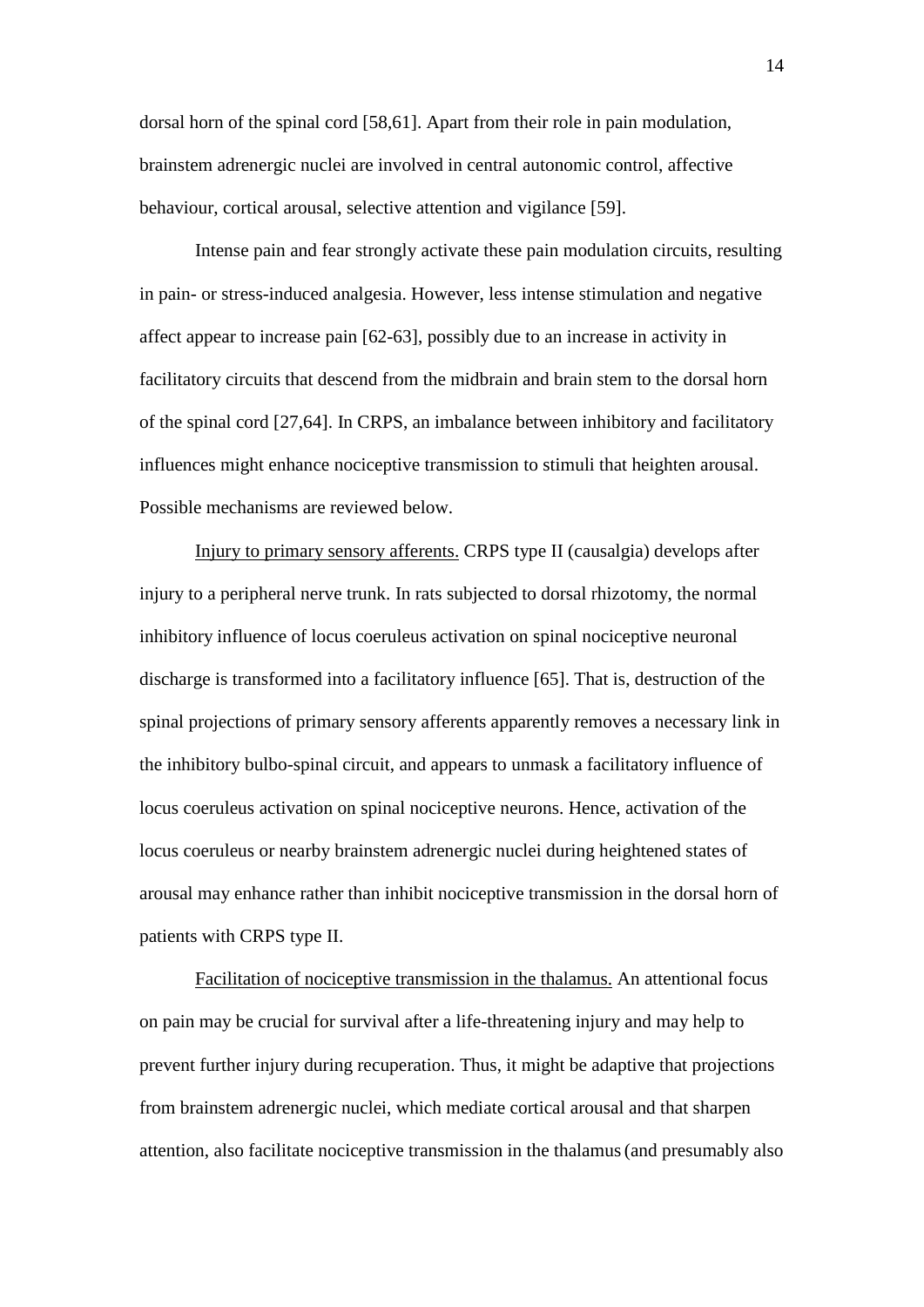the somatosensory cortex) [66]. Therefore, if pain modulation processes are overwhelmed or fail, activation of brainstem adrenergic nuclei during emotional reactions, heightened states of arousal or sympathetic thermoregulatory control could intensify thalamic nociceptive discharge.

Depletion of endogenous opioids or tolerance to their effects. Endogenous opioids are involved in descending pain control [61]. Persistent activation of inhibitory pain modulation circuits in chronic pain patients might result in tolerance to opioids or deplete opioid reserves [67]. In addition, tolerance to opioids could be compounded by opiate medication. Consequently, facilitatory influences on spinal nociceptive discharge could outweigh inhibitory endogenous opioid influences in chronic pain states such as CRPS. An inhibitory opioid influence in the locus coeruleus mediates passive coping behaviours to inescapable stress and pain [68]. The fatigue of this inhibitory influence might potentiate arousal responses and nociceptive transmission in the thalamus.

Persistent inhibition of central sympathetic activity. The periaqueductal gray "defeat" response inhibits peripheral sympathetic vasoconstrictor discharge [60]. In the early stages of CRPS, sympathetic vasoconstrictor tone is often diminished in the affected limb [30,39]. Inescapable pain and stress evokes the periaqueductal gray "defeat" response which might inhibit sympathetic activity regionally in the painful limb and, to a lesser extent, in other limbs. Sympathetic vasoconstrictor inhibition could secondarily contribute to spontaneous pain and pain evoked by arousal by encouraging the development of adrenergic supersensitivity at nociceptive foci in the CRPS-affected limb.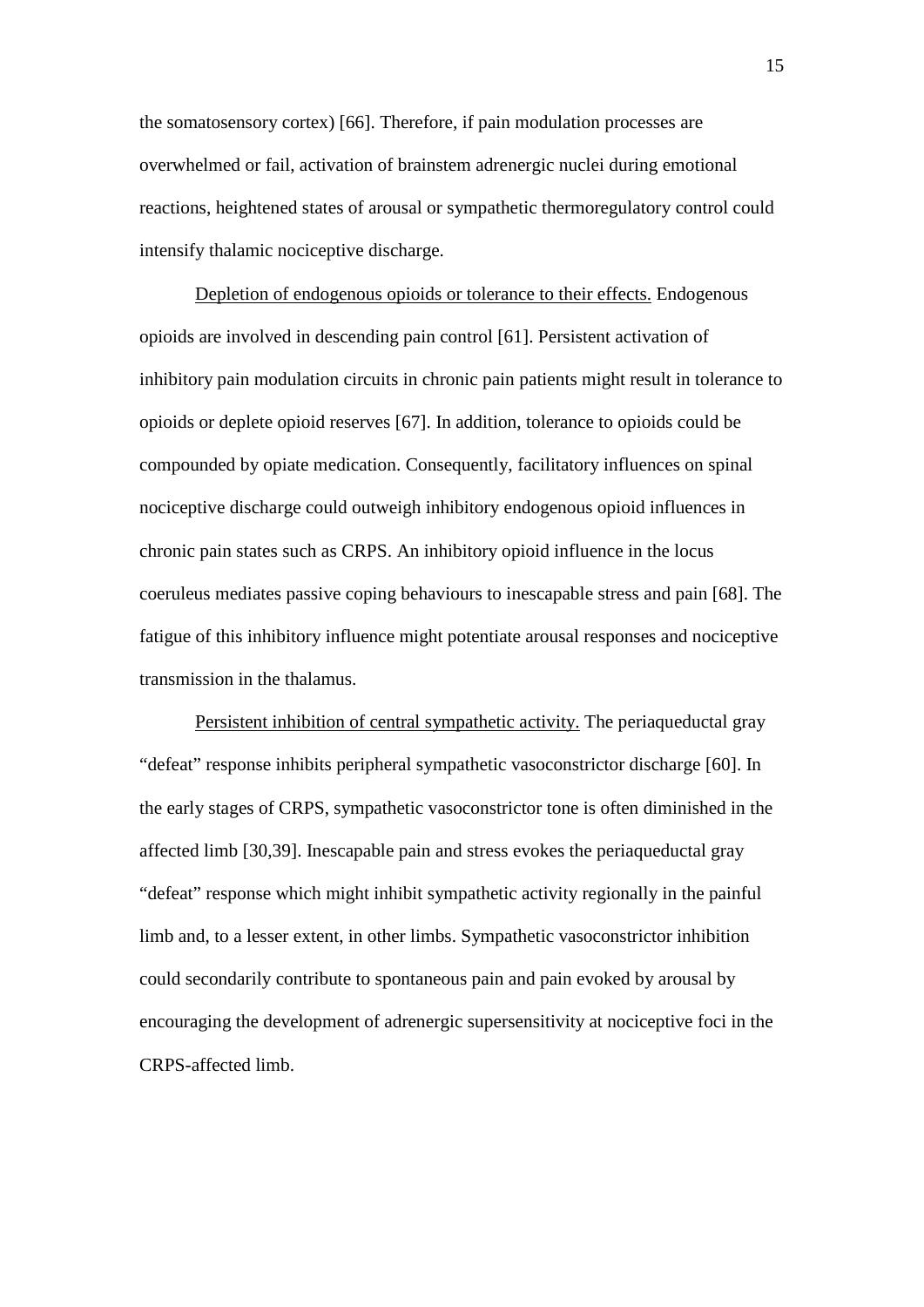# **Conclusions**

Mechanisms that might contribute to sensory disturbances in CRPS are summarized in Figure 2. Sympathetic neural activity might feed into nociceptive circuits at various places: the site of injury or distally in the CRPS-affected limb; the dorsal horn; or thalamo-cortical projections. Interactions such as these may explain the association between emotional reactions and pain described so evocatively by Mitchell [1] in soldiers with gunshot wounds. If so, they may represent new therapeutic targets in this debilitating and often intractable condition.

# **Acknowledgements**

This review was supported by the National Health and Medical Research Council of Australia. I wish to thank Dr Phil Finch for his helpful comments on the manuscript draft.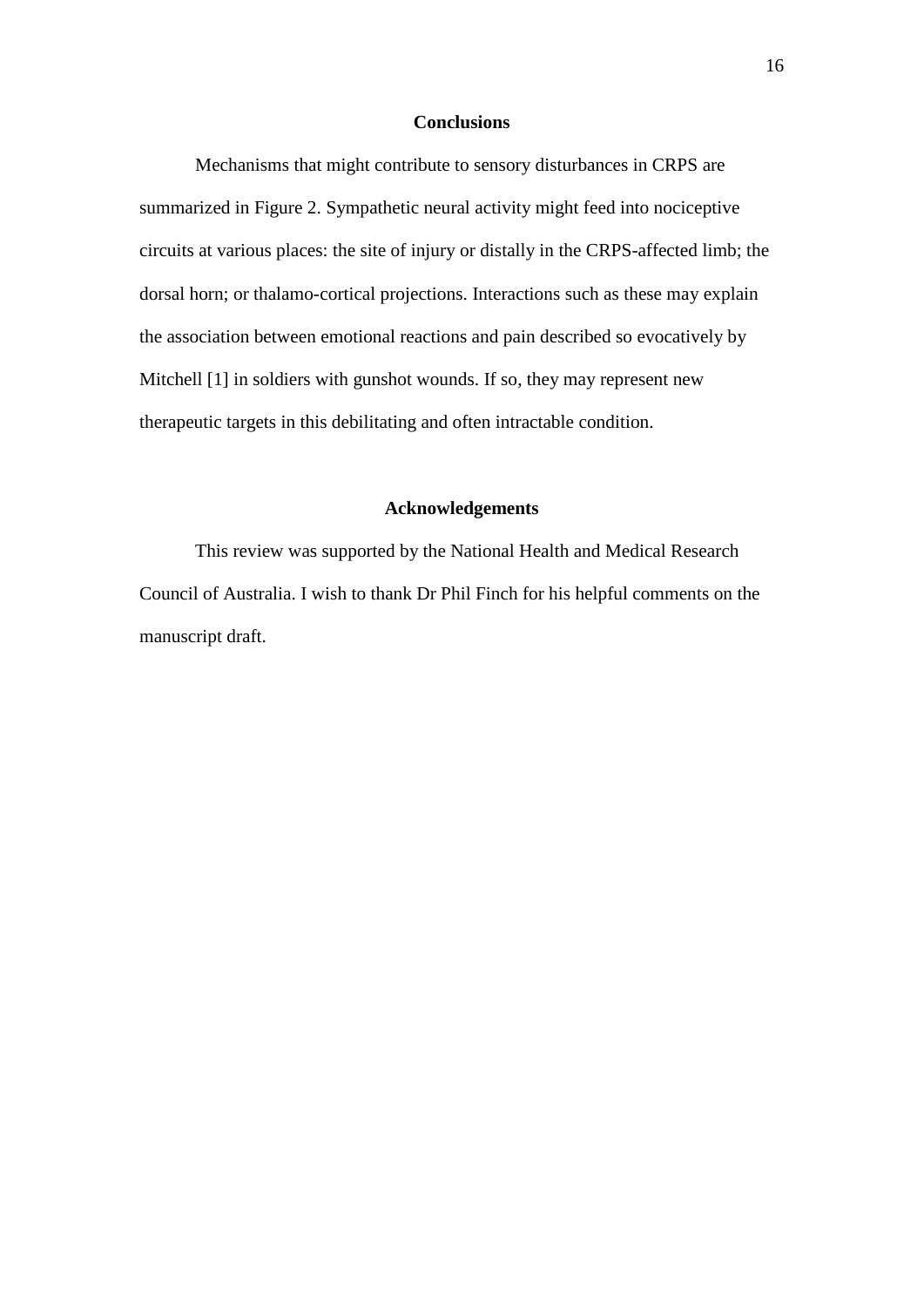## **References**

- 1. Mitchell SW. Injuries of nerves and their consequences. New York: Dover Publications, 1872; reprinted 1965.
- 2. Birklein F, Riedl B, Sieweke N, Weber M, Neundorfer B. Neurological findings in complex regional pain syndromes--analysis of 145 cases. Acta Neurol Scand 2000; 101: 262-9.
- 3. Sieweke N, Birklein F, Riedl B, Neundorfer B, Handwerker HO. Patterns of hyperalgesia in complex regional pain syndrome. Pain 1999; 80: 171-7.
- 4. Sethna NF, Meier PM, Zurakowski D, Berde CB. Cutaneous sensory abnormalities in children and adolescents with complex regional pain syndromes. Pain 2007; 131: 153-61.
- 5. Huge V, Lauchart M, Forderreuther S, Kaufhold W, Valet M, Azad SC, et al. Interaction of hyperalgesia and sensory loss in complex regional pain syndrome type I (CRPS I). PLoS ONE 2008; 3: e2742.
- 6. Drummond PD, Finch PM, Skipworth S, Blockey P. Pain increases during sympathetic arousal in patients with complex regional pain syndrome. Neurology 2001; 57: 1296-303.
- 7. Cline MA, Ochoa J, Torebjork HE. Chronic hyperalgesia and skin warming caused by sensitized C nociceptors. Brain 1989; 112 ( Pt 3): 621-47.
- 8. Koltzenburg M, Torebjork HE, Wahren LK. Nociceptor modulated central sensitization causes mechanical hyperalgesia in acute chemogenic and chronic neuropathic pain. Brain 1994; 117 ( Pt 3): 579-91.
- 9. Schmidt R, Schmelz M, Torebjork HE, Handwerker HO. Mechano-insensitive nociceptors encode pain evoked by tonic pressure to human skin. Neuroscience 2000; 98: 793-800.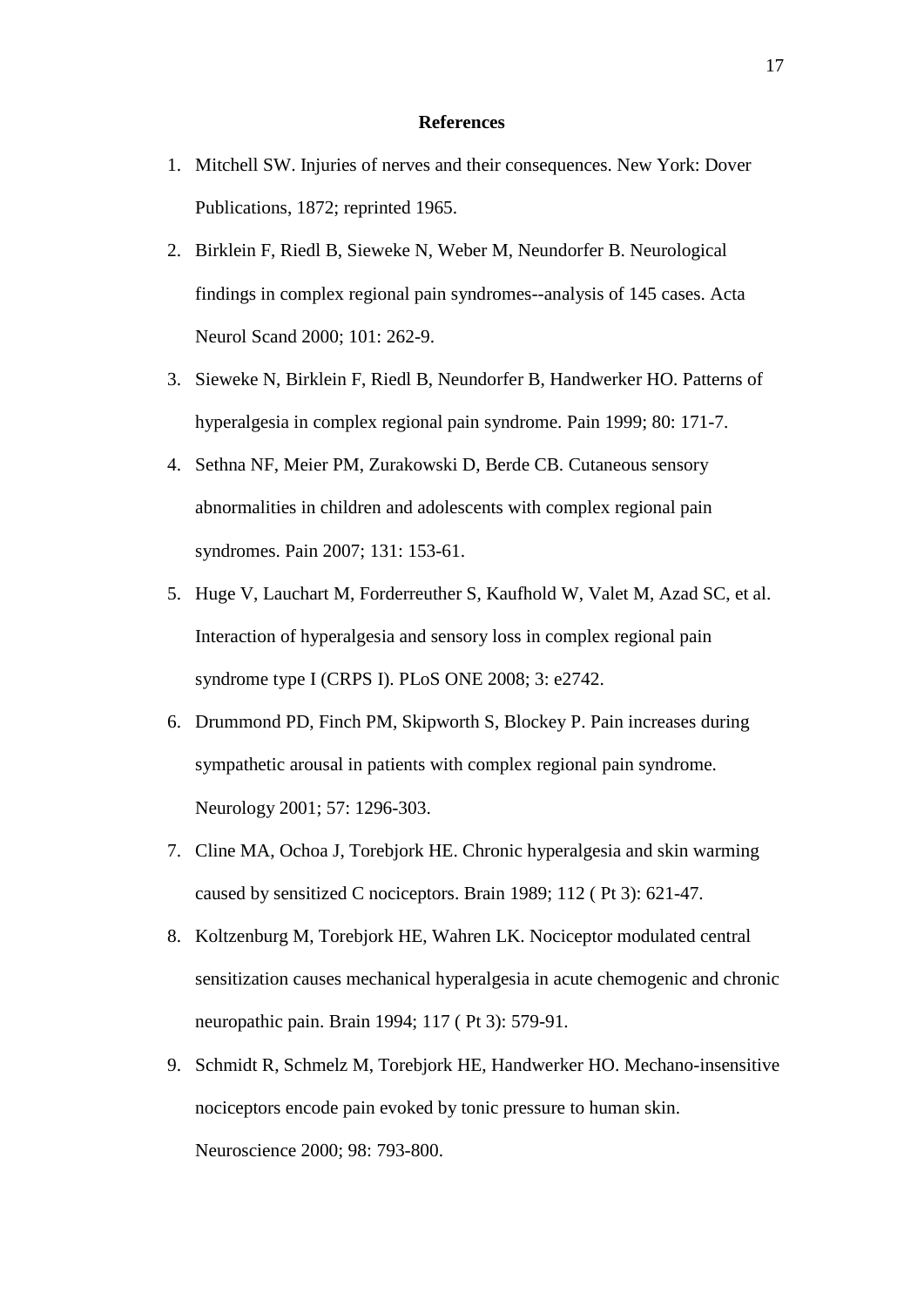- 10. Yarnitsky D, Ochoa JL. Release of cold-induced burning pain by block of cold-specific afferent input. Brain 1990; 113 ( Pt 4): 893-902.
- 11. Koltzenburg M, Lundberg LE, Torebjork HE. Dynamic and static components of mechanical hyperalgesia in human hairy skin. Pain 1992; 51: 207-19.
- 12. Davis KD, Kiss ZH, Tasker RR, Dostrovsky JO. Thalamic stimulation-evoked sensations in chronic pain patients and in nonpain (movement disorder) patients. J Neurophysiol 1996; 75: 1026-37.
- 13. Baumgartner U, Magerl W, Klein T, Hopf HC, Treede RD. Neurogenic hyperalgesia versus painful hypoalgesia: two distinct mechanisms of neuropathic pain. Pain 2002; 96: 141-51.
- 14. Frettloh J, Huppe M, Maier C. Severity and specificity of neglect-like symptoms in patients with complex regional pain syndrome (CRPS) compared to chronic limb pain of other origins. Pain 2006; 124: 184-9.
- 15. Maihofner C, Handwerker HO, Birklein F. Functional imaging of allodynia in complex regional pain syndrome. Neurology 2006; 66: 711-7.
- 16. Maihofner C, Forster C, Birklein F, Neundorfer B, Handwerker HO. Brain processing during mechanical hyperalgesia in complex regional pain syndrome: a functional MRI study. Pain 2005; 114: 93-103.
- 17. Lebel A, Becerra L, Wallin D, Moulton EA, Morris S, Pendse G, et al. fMRI reveals distinct CNS processing during symptomatic and recovered complex regional pain syndrome in children. Brain 2008; 131: 1854-79.
- 18. Pleger B, Ragert P, Schwenkreis P, Forster AF, Wilimzig C, Dinse H, et al. Patterns of cortical reorganization parallel impaired tactile discrimination and pain intensity in complex regional pain syndrome. Neuroimage 2006; 32: 503- 10.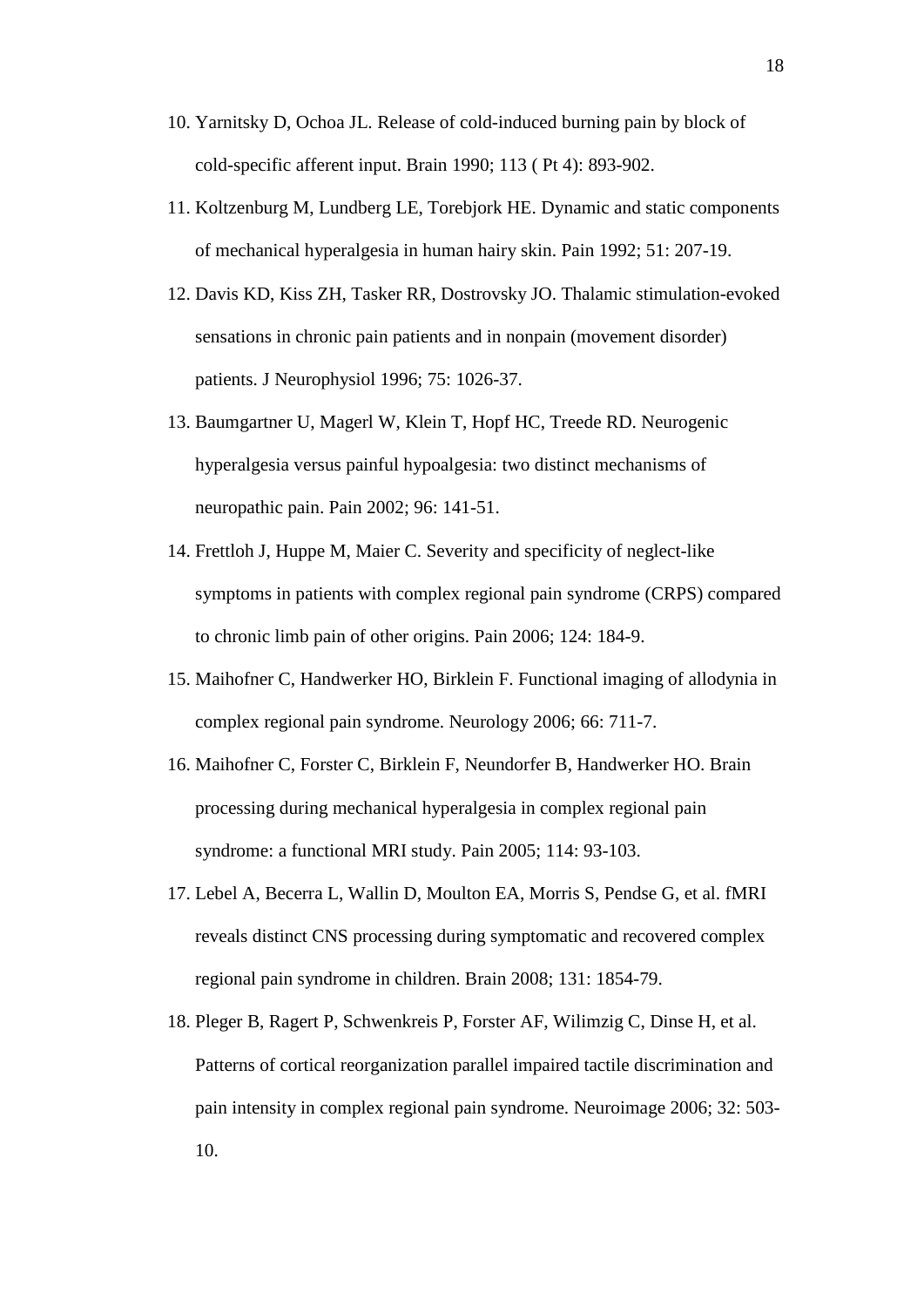- 19. Pleger B, Tegenthoff M, Ragert P, Forster AF, Dinse HR, Schwenkreis P, et al. Sensorimotor retuning [corrected] in complex regional pain syndrome parallels pain reduction. Ann Neurol 2005; 57: 425-9.
- 20. McCabe CS, Haigh RC, Halligan PW, Blake DR. Referred sensations in patients with complex regional pain syndrome type 1. Rheumatology (Oxford) 2003; 42: 1067-73.
- 21. Maihofner C, Neundorfer B, Birklein F, Handwerker HO. Mislocalization of tactile stimulation in patients with complex regional pain syndrome. J Neurol 2006; 253: 772-9.
- 22. Maleki J, LeBel AA, Bennett GJ, Schwartzman RJ. Patterns of spread in complex regional pain syndrome, type I (reflex sympathetic dystrophy). Pain 2000; 88: 259-66.
- 23. Thimineur M, Sood P, Kravitz E, Gudin J, Kitaj M. Central nervous system abnormalities in complex regional pain syndrome (CRPS): clinical and quantitative evidence of medullary dysfunction. Clin J Pain 1998; 14: 256-67.
- 24. Rommel O, Gehling M, Dertwinkel R, Witscher K, Zenz M, Malin JP, et al. Hemisensory impairment in patients with complex regional pain syndrome. Pain 1999; 80: 95-101.
- 25. Rommel O, Malin JP, Zenz M, Janig W. Quantitative sensory testing, neurophysiological and psychological examination in patients with complex regional pain syndrome and hemisensory deficits. Pain 2001; 93: 279-93.
- 26. Drummond PD, Finch PM. Sensory changes in the forehead of patients with complex regional pain syndrome. Pain 2006; 123: 83-9.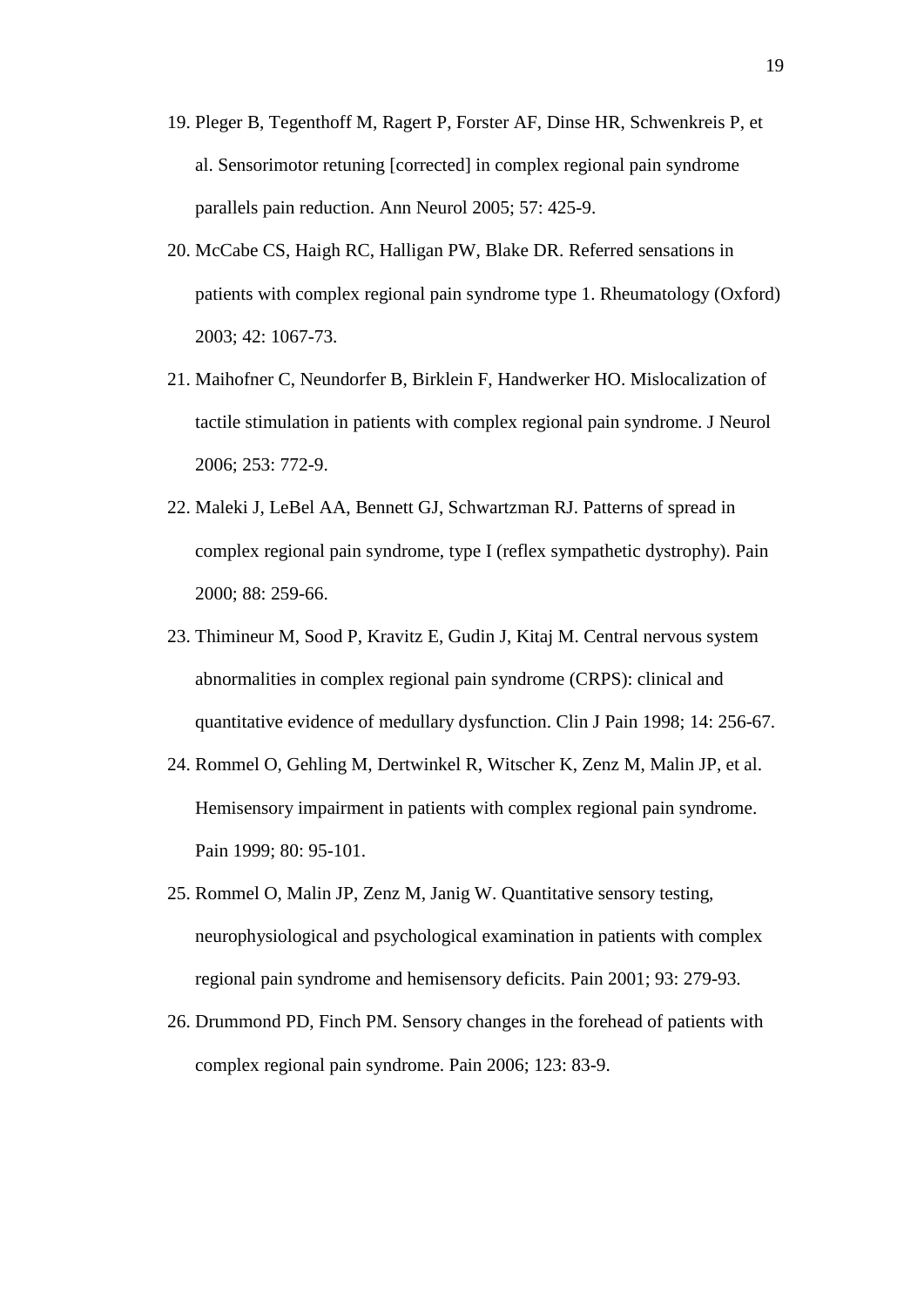- 27. Vera-Portocarrero LP, Zhang ET, Ossipov MH, Xie JY, King T, Lai J, et al. Descending facilitation from the rostral ventromedial medulla maintains nerve injury-induced central sensitization. Neuroscience 2006; 140: 1311-20.
- 28. McCabe CS, Haigh RC, Ring EF, Halligan PW, Wall PD, Blake DR. A controlled pilot study of the utility of mirror visual feedback in the treatment of complex regional pain syndrome (type 1). Rheumatology (Oxford) 2003; 42: 97-101.
- 29. McCabe CS, Haigh RC, Blake DR. Mirror visual feedback for the treatment of complex regional pain syndrome (type 1). Curr Pain Headache Rep 2008; 12: 103-7.
- 30. Wasner G, Schattschneider J, Heckmann K, Maier C, Baron R. Vascular abnormalities in reflex sympathetic dystrophy (CRPS I): mechanisms and diagnostic value. Brain 2001; 124: 587-99.
- 31. Drummond PD, Finch PM, Smythe GA. Reflex sympathetic dystrophy: the significance of differing plasma catecholamine concentrations in affected and unaffected limbs. Brain 1991; 114 ( Pt 5): 2025-36.
- 32. Drummond PD, Finch PM, Edvinsson L, Goadsby PJ. Plasma neuropeptide Y in the symptomatic limb of patients with causalgic pain. Clin Auton Res 1994; 4: 113-6.
- 33. Harden RN, Duc TA, Williams TR, Coley D, Cate JC, Gracely RH. Norepinephrine and epinephrine levels in affected versus unaffected limbs in sympathetically maintained pain. Clin J Pain 1994; 10: 324-30.
- 34. Goldstein DS, Tack C, Li ST. Sympathetic innervation and function in reflex sympathetic dystrophy. Ann Neurol 2000; 48: 49-59.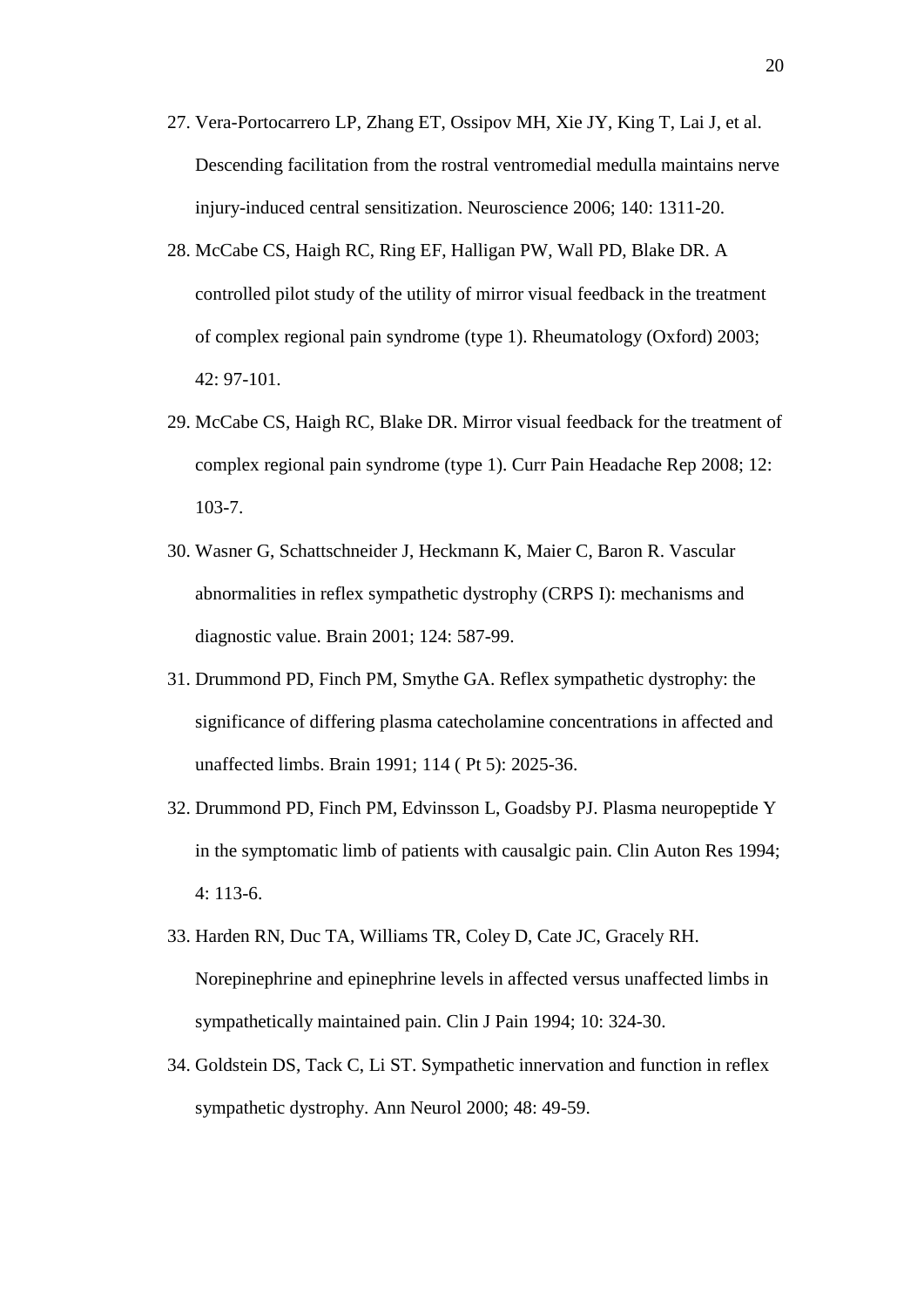- 35. Wasner G, Heckmann K, Maier C, Baron R. Vascular abnormalities in acute reflex sympathetic dystrophy (CRPS I): complete inhibition of sympathetic nerve activity with recovery. Arch Neurol 1999; 56: 613-20.
- 36. Drummond PD, Granston A. Facilitation of extracranial vasodilatation to limb pain in migraine sufferers. Neurology 2003; 61: 60-3.
- 37. Drummond PD. Immersion of the hand in ice water releases adrenergic vasoconstrictor tone in the ipsilateral temple. Auton Neurosci 2006; 128: 70-5.
- 38. Arnold JM, Teasell RW, MacLeod AP, Brown JE, Carruthers SG. Increased venous alpha-adrenoceptor responsiveness in patients with reflex sympathetic dystrophy. Ann Intern Med 1993; 118: 619-21.
- 39. Birklein F, Riedl B, Neundorfer B, Handwerker HO. Sympathetic vasoconstrictor reflex pattern in patients with complex regional pain syndrome. Pain 1998; 75: 93-100.
- 40. Ide J, Yamaga M, Kitamura T, Takagi K. Quantitative evaluation of sympathetic nervous system dysfunction in patients with reflex sympathetic dystrophy. J Hand Surg [Br] 1997; 22: 102-6.
- 41. Gibbs GF, Drummond PD, Finch PM, Phillips JK. Unravelling the pathophysiology of complex regional pain syndrome: focus on sympathetically maintained pain. Clin Exp Pharmacol Physiol 2008; 35: 717- 24.
- 42. Drummond PD. alpha(1)-Adrenoceptors augment thermal hyperalgesia in mildly burnt skin. Eur J Pain 2008; in press.
- 43. Drummond PD, Skipworth S, Finch PM. alpha 1-adrenoceptors in normal and hyperalgesic human skin. Clin Sci (Lond) 1996; 91: 73-7.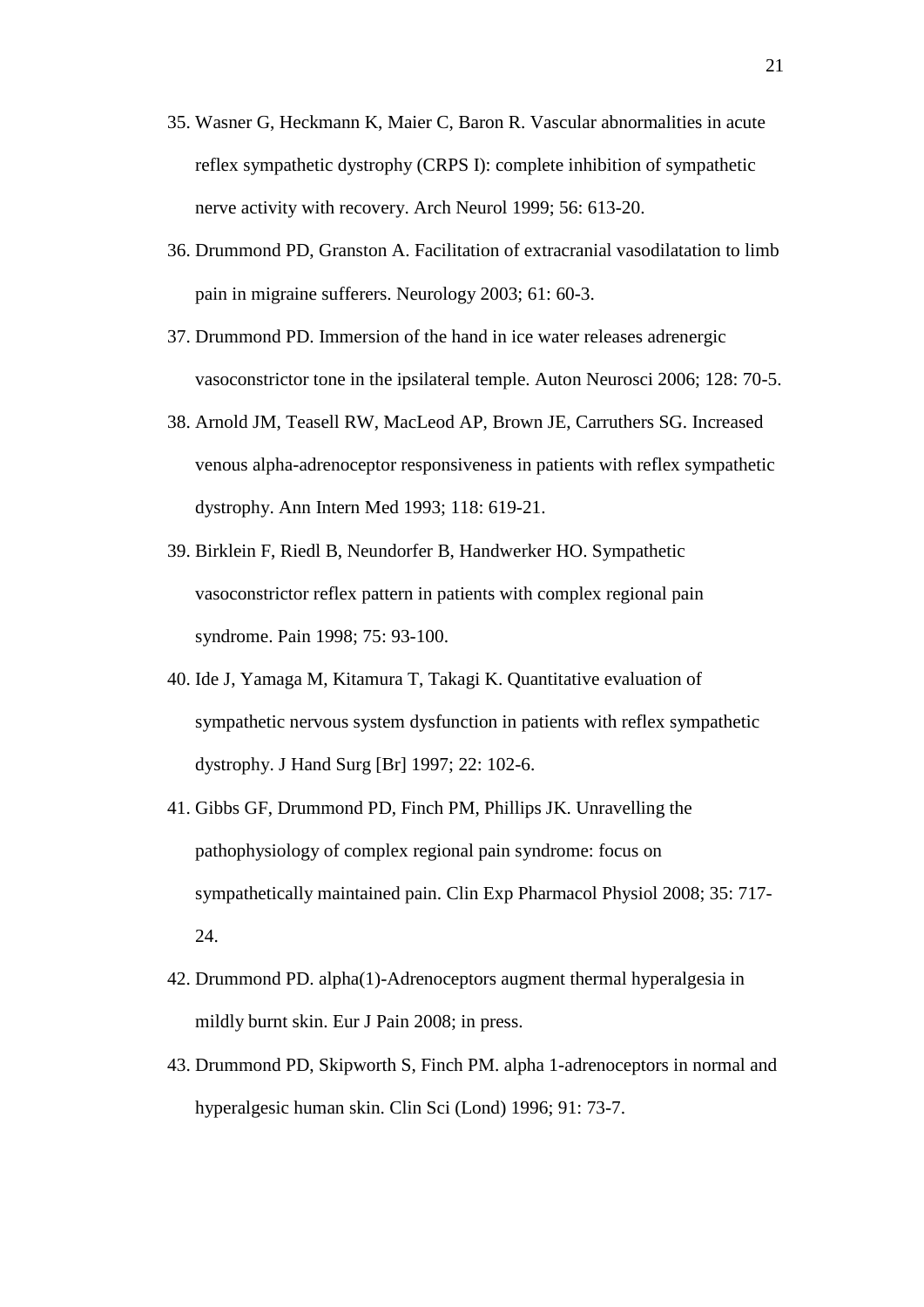- 44. Chemali KR, Gorodeski R, Chelimsky TC. Alpha-adrenergic supersensitivity of the sudomotor nerve in complex regional pain syndrome. Ann Neurol 2001; 49: 453-9.
- 45. Jorum E, Orstavik K, Schmidt R, Namer B, Carr RW, Kvarstein G, et al. Catecholamine-induced excitation of nociceptors in sympathetically maintained pain. Pain 2007; 127: 296-301.
- 46. Wallin G, Torebjo¨rk E, Hallin R. Preliminary observations on the pathophysiology of hyperalgesia in the causalgic pain syndrome. In: Zotterman Y, ed. Sensory functions of the skin in primates. Wenner-Gren International Symposium, vol 27. Oxford: Pergamon Press, 1976:489–502.
- 47. Devor M, Janig W. Activation of myelinated afferents ending in a neuroma by stimulation of the sympathetic supply in the rat. Neurosci Lett 1981; 24: 43-7.
- 48. Sato J, Perl ER. Adrenergic excitation of cutaneous pain receptors induced by peripheral nerve injury. Science 1991; 251: 1608-10.
- 49. Ali Z, Ringkamp M, Hartke TV, Chien HF, Flavahan NA, Campbell JN, et al. Uninjured C-fiber nociceptors develop spontaneous activity and alphaadrenergic sensitivity following L6 spinal nerve ligation in monkey. J Neurophysiol 1999; 81: 455-66.
- 50. Hu SJ, Zhu J. Sympathetic facilitation of sustained discharges of polymodal nociceptors. Pain 1989; 38: 85-90.
- 51. Sato J, Suzuki S, Iseki T, Kumazawa T. Adrenergic excitation of cutaneous nociceptors in chronically inflamed rats. Neurosci Lett 1993; 164: 225-8.
- 52. Sato J, Suzuki S, Tamura R, Kumazawa T. Norepinephrine excitation of cutaneous nociceptors in adjuvant-induced inflamed rats does not depend on sympathetic neurons. Neurosci Lett 1994; 177: 135-8.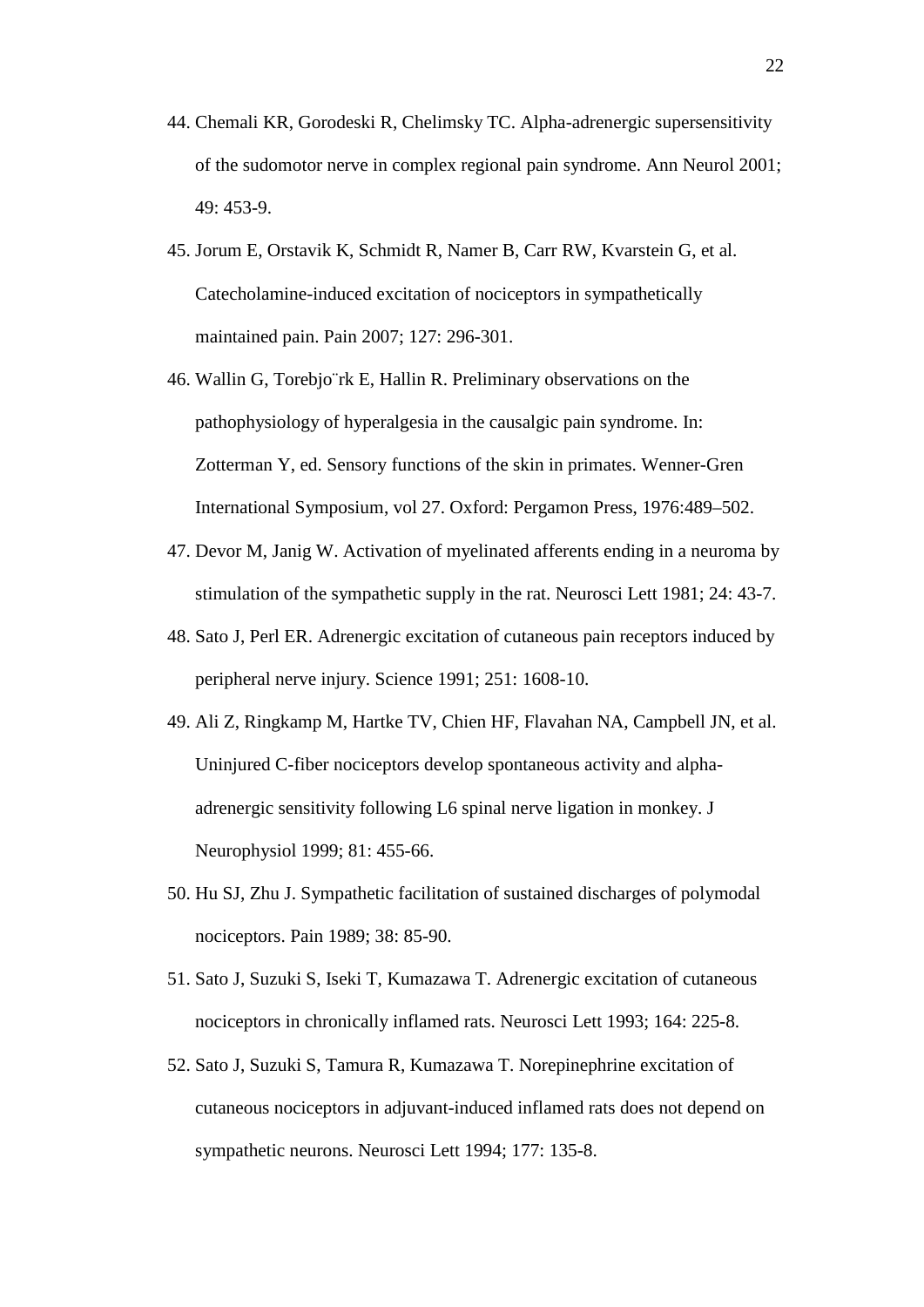- 53. Torebjork E, Wahren L, Wallin G, Hallin R, Koltzenburg M. Noradrenalineevoked pain in neuralgia. Pain 1995; 63: 11-20.
- 54. Ali Z, Raja SN, Wesselmann U, Fuchs PN, Meyer RA, Campbell JN. Intradermal injection of norepinephrine evokes pain in patients with sympathetically maintained pain. Pain 2000; 88: 161-8.
- 55. Kirklin JW, Chenoweth AI, Murphey F. Causalgia. A review of its characteristics, diagnosis, and treatment. Surgery 1947;21:321–42.
- 56. Baron R, Schattschneider J, Binder A, Siebrecht D, Wasner G. Relation between sympathetic vasoconstrictor activity and pain and hyperalgesia in complex regional pain syndromes: a case-control study. Lancet 2002; 359: 1655-60.
- 57. Drummond PD, Finch PM. Persistence of pain induced by startle and forehead cooling after sympathetic blockade in patients with complex regional pain syndrome. J Neurol Neurosurg Psychiatry 2004; 75: 98-102.
- 58. Bajic D, Proudfit HK. Projections of neurons in the periaqueductal gray to pontine and medullary catecholamine cell groups involved in the modulation of nociception. J Comp Neurol 1999; 405: 359-79.
- 59. Van Bockstaele EJ, Aston-Jones G. Integration in the ventral medulla and coordination of sympathetic, pain and arousal functions. Clin Exp Hypertens 1995; 17: 153–65.
- 60. Bandler R, Shipley MT. Columnar organization in the midbrain periaqueductal gray: modules for emotional expression? Trends Neurosci 1994; 17: 379-89.
- 61. Basbaum AI, Fields HL. Endogenous pain control mechanisms: review and hypothesis. Ann Neurol 1978; 4: 451-62.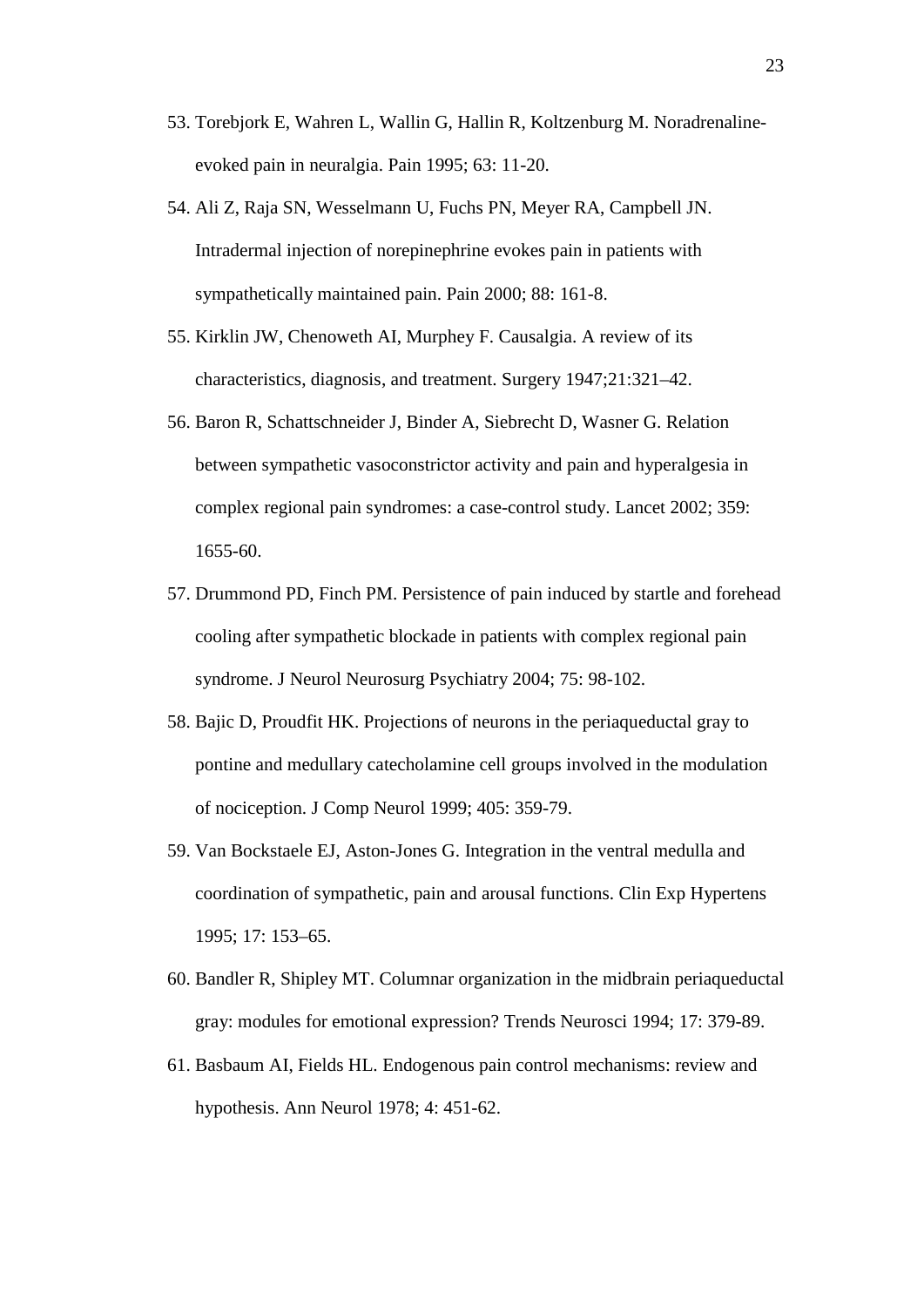- 62. Rhudy JL, Meagher MW. Fear and anxiety: divergent effects on human pain thresholds. Pain 2000; 84: 65-75.
- 63. Janssen SA. Negative affect and sensitization to pain. Scand J Psychol 2002; 43: 131-7.
- 64. Holden JE, Schwartz EJ, Proudfit HK. Microinjection of morphine in the A7 catecholamine cell group produces opposing effects on nociception that are mediated by alpha1- and alpha2-adrenoceptors. Neuroscience 1999; 91: 979- 90.
- 65. Hodge CJ, Jr., Apkarian AV, Owen MP, Hanson BS. Changes in the effects of stimulation of locus coeruleus and nucleus raphe magnus following dorsal rhizotomy. Brain Res 1983; 288: 325-9.
- 66. Zhang C, Guo YQ, Qiao JT, Dafny N. Locus coeruleus modulates thalamic nociceptive responses via adrenoceptors. Brain Res 1998; 784: 116-22.
- 67. Bruehl S, McCubbin JA, Harden RN. Theoretical review: altered pain regulatory systems in chronic pain. Neurosci Biobehav Rev 1999; 23: 877-90.
- 68. Van Bockstaele EJ, Menko AS, Drolet G. Neuroadaptive responses in brainstem noradrenergic nuclei following chronic morphine exposure. Mol Neurobiol 2001; 23: 155-71.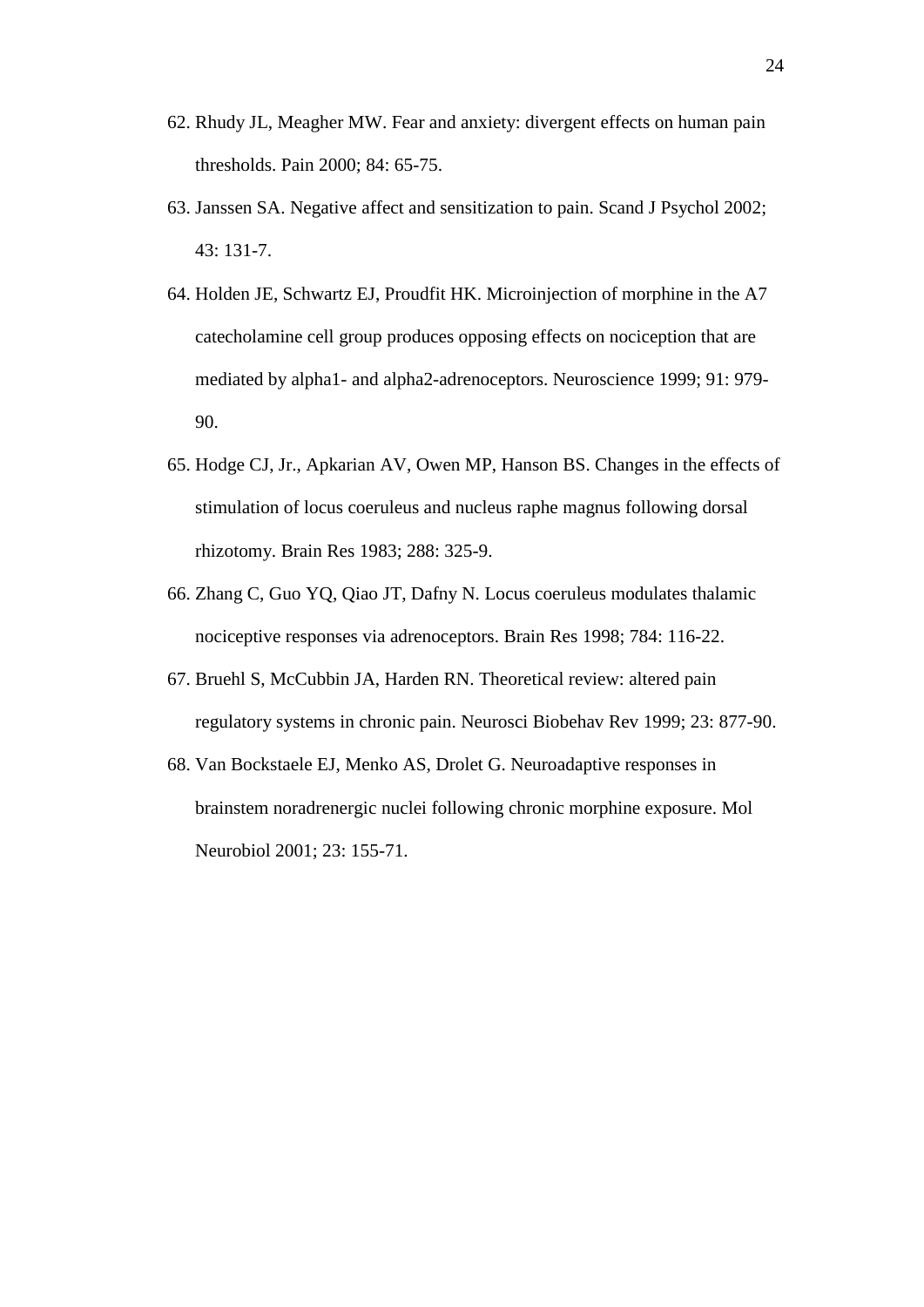#### Table 1

# Positive Symptoms Hyperalgesia to heat-pain (to a heat ramp) 25% Punctate allodynia (to von Frey hairs) 33% Cold allodynia (to  $2^{\circ}$ C) 34% Allodynia to brushing 56% Hyperalgesia to pressure (algometer) 54% Negative Symptoms Loss of touch sensations (to von Frey hairs) 20% Loss of sensitivity to heat-pain (heat ramp) 29% Loss of sensitivity to pressure (algometer) 3%

# Sensory disturbances in 61 CRPS patients

Data taken from Drummond et al. [6]. Heat pain: Before the heat pain threshold was measured, skin temperature was brought to at least 32°C with the servo-controlled radiant heat lamp and maintained at that temperature for 10 to 15 seconds. To assess the heat pain threshold, skin temperature increased at 0.5°C per second until the patient signaled pain or to a maximum of 49°C. Punctate allodynia was considered to be present if stimulation of the symptomatic limb with von Frey hairs provoked paresthesia or pain. Cold allodynia: The circular end of a cylindrical copper bar (10 cm long, 1.3 cm wide, 2°C) was applied to each site on the patient's hands or feet. Because pain was never reported during stimulation of the nonsymptomatic limb, cold allodynia was considered to be present if local cooling provoked paresthesia or pain. Allodynia to brushing: A soft brush was moved slowly over each site on the patient's hands or feet. Allodynia was considered to be present if brushing provoked paresthesia, a rough or sharp sensation, or pain. Hyperalgesia to pressure: Force was applied to each site with a spring-loaded algometer. The hemispheric tip (1 cm diameter) of the algometer's plunger was applied in 250-g increments to a maximum of 2.5 kg or until pain was reported. The force was applied for a few seconds while the patient was questioned about pain, then the force was released and applied at a higher level.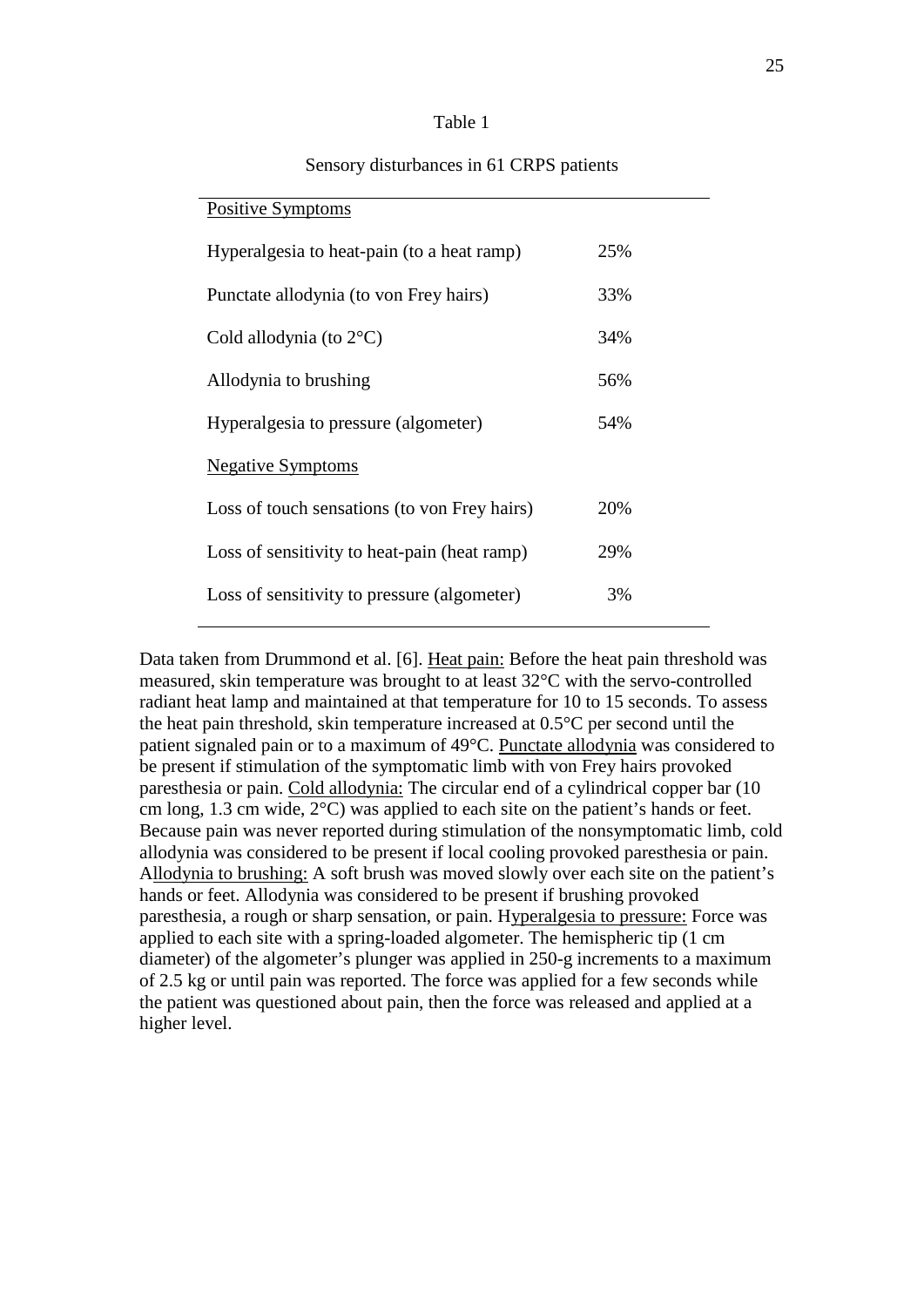# Table 2

| Heat and chemical | Sensitization of heat-specific, cold-sensitive or polymodal C-                                                                         |  |  |  |
|-------------------|----------------------------------------------------------------------------------------------------------------------------------------|--|--|--|
| mediators         | nociceptors [7,8]                                                                                                                      |  |  |  |
| Deep pressure     | Sensitization of mechano-insensitive (silent) C-nociceptors [9]                                                                        |  |  |  |
| Cold              | Dysfunction of cold-specific $A-\delta$ fibres disinhibits central<br>nociceptive neurons [10]                                         |  |  |  |
| Pinprick and      | Nociceptive input sensitizes spinal noiciceptive and wide                                                                              |  |  |  |
| brushing          | dynamic range neurons to input from A- $\delta$ and A- $\beta$ fibres<br>(perhaps in association with fatigue of descending inhibitory |  |  |  |
|                   |                                                                                                                                        |  |  |  |
|                   |                                                                                                                                        |  |  |  |
|                   | influences or recruitment of descending facilitatory influences)                                                                       |  |  |  |
|                   | [11]                                                                                                                                   |  |  |  |
|                   |                                                                                                                                        |  |  |  |
| Hyperpathia       | 1. Dysfunction of cutaneous low-threshold mechanoreceptors                                                                             |  |  |  |
|                   | disinhibits central nociceptive neurons (Gate-Control effect;                                                                          |  |  |  |
|                   | also in post-stroke pain) [12,13]                                                                                                      |  |  |  |
|                   | 2. Sensitization of central nociceptive neurons inhibits                                                                               |  |  |  |
|                   | processing of tactile sensations [17,18]                                                                                               |  |  |  |

# Potential mechanisms of hyperalgesia in CRPS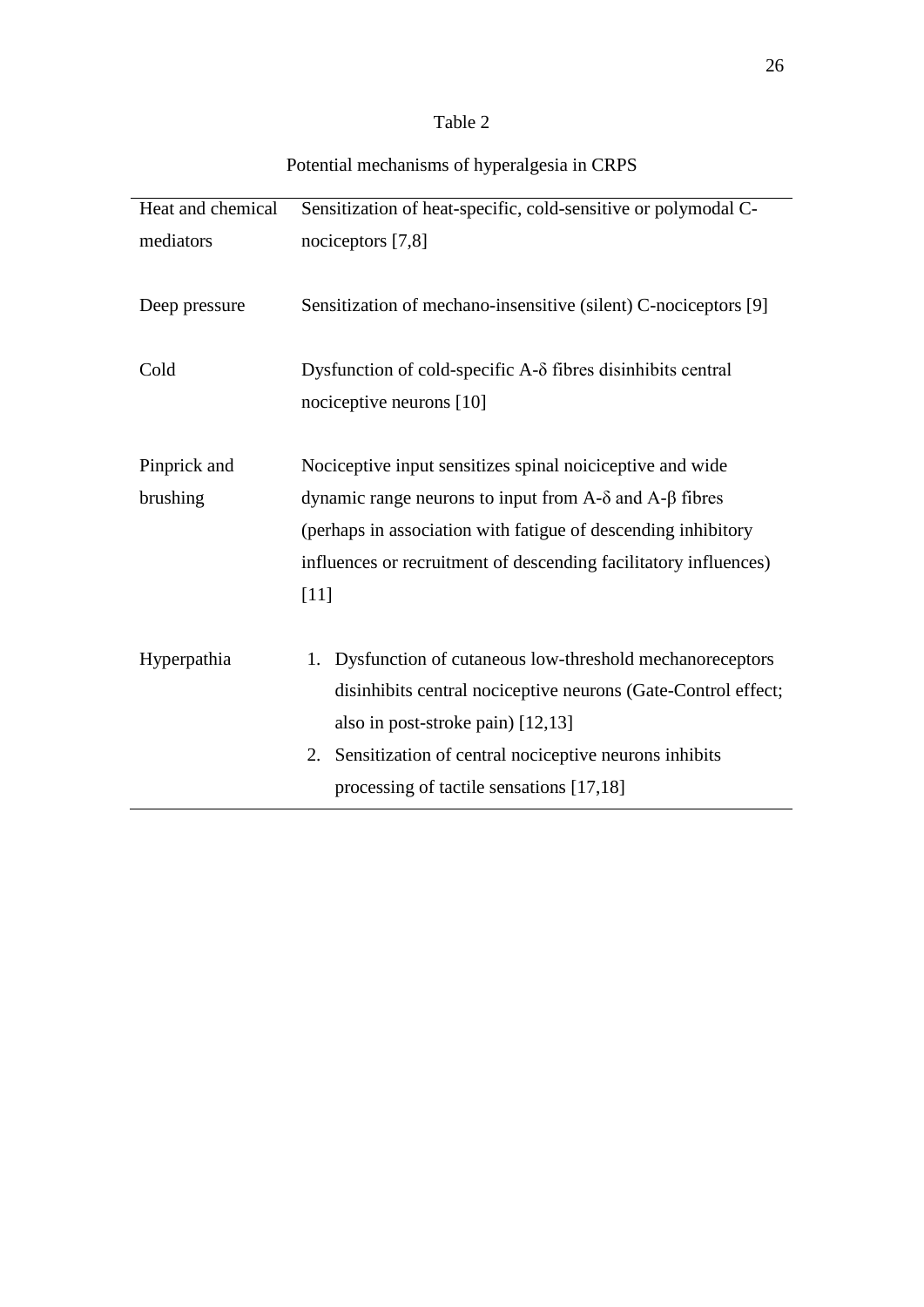# Table 3

# Correspondence between diminished touch in the CRPS-affected limb

# and sensations in ipsilateral forehead

|               | Sensations in the ipsilateral forehead |            |            |              |
|---------------|----------------------------------------|------------|------------|--------------|
|               | Diminished                             | Diminished | Diminished | Pressure     |
|               | cold                                   | sharpness  | heat-pain  | hyperalgesia |
| Diminished    |                                        |            |            |              |
| touch in the  | $++$                                   | $\div$     | $\pm$      | $\div$       |
| affected limb |                                        |            |            |              |

Data from Drummond and Finch [26]. Correlation significant  $++$  p<0.01;  $+$  p<0.05.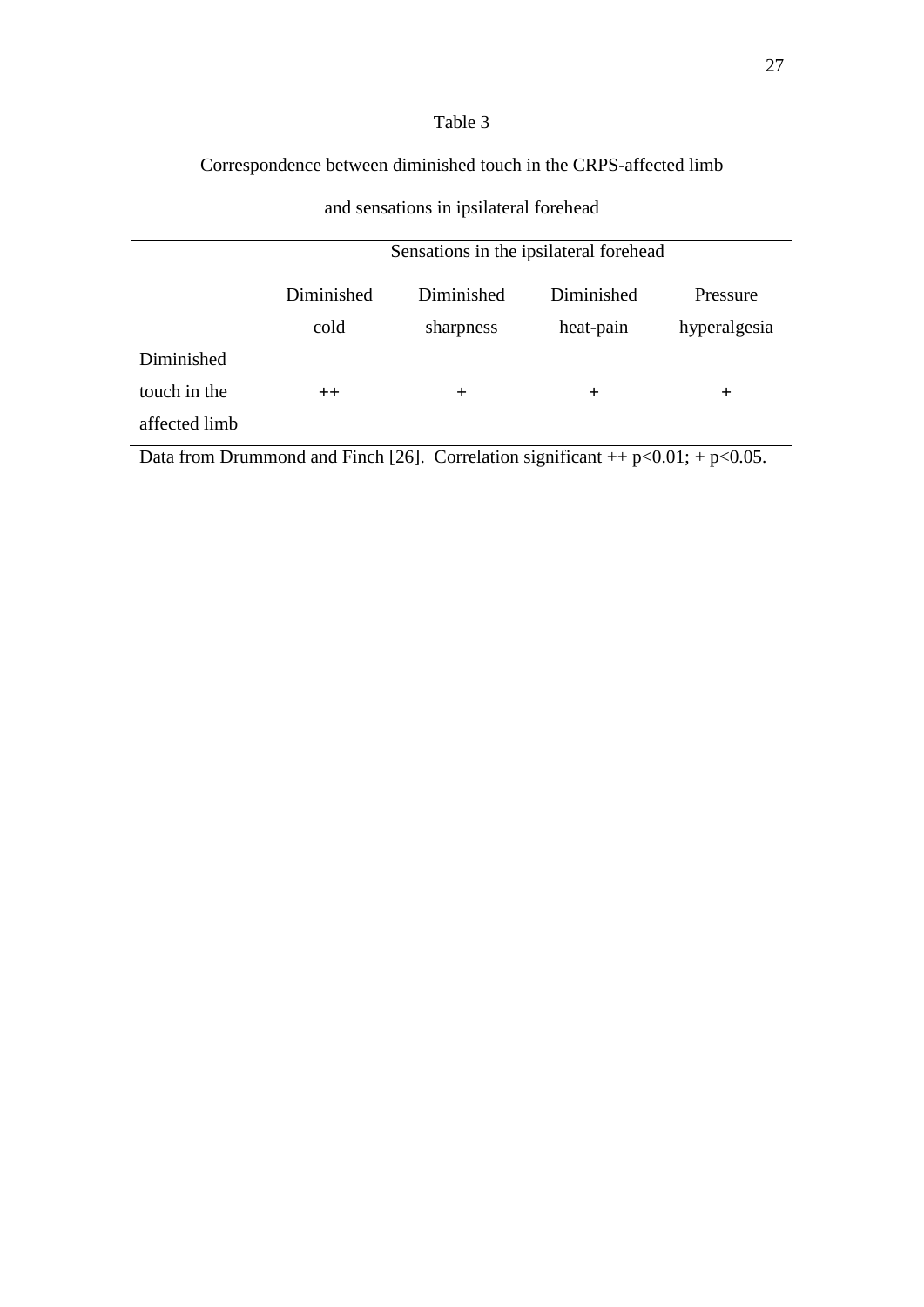## Figure legends

Figure 1. Effect of immersing the right hand in  $2^{\circ}$ C water for 2 minutes on blood flow in the right temple (black waveform) and left temple (grey waveform) after bilateral saline pre-treatment (A), and after guanethidine pre-treatment to the right temple and saline pre-treatment to the left temple (B). The hand was immersed in the water at the arrow marked "in", and removed from the water at the arrow marked "out". The cold-pain-induced increase in blood flow in the right temple after saline pre-treatment was inhibited by guanethidine pre-treatment. Pulse amplitude (indicated by the thickness of the blood flow signal) also increased in the right temple after saline pre-treatment, and this response was inhibited by guanethidine pre-treatment. Reprinted with permission from Drummond [37].

Figure 2. Mechanisms that might contribute to sensory disturbances in CRPS. Inflammation associated with nerve or tissue injury may sensitize primary afferent nociceptors in the CRPS-affected limb which, in turn, sensitize spinal nociceptive neurons. Bulbospinal facilitatory influences contribute to central sensitization, which could be further augmented by fatigue of inhibitory pain modulation mechanisms. Pain-induced reorganization of receptive fields in the thalamus and somatosensory cortex may suppress normal tactile processing in CRPS and maintain pain. Sympathetic neural discharge could enhance pain in CRPS by aggravating inflammation or by exciting adrenergic receptors on nociceptive afferents in the CRPS-affected limb. In addition, a facilitatory influence of locus coeruleus activation on nociceptive neurons in the dorsal horn or thalamus might increase pain during heightened states of arousal. Furthermore, pain-induced suppression of sympathetic activity could increase sensitivity to adrenergic agents, thereby exacerbating the adrenergic component of nociception.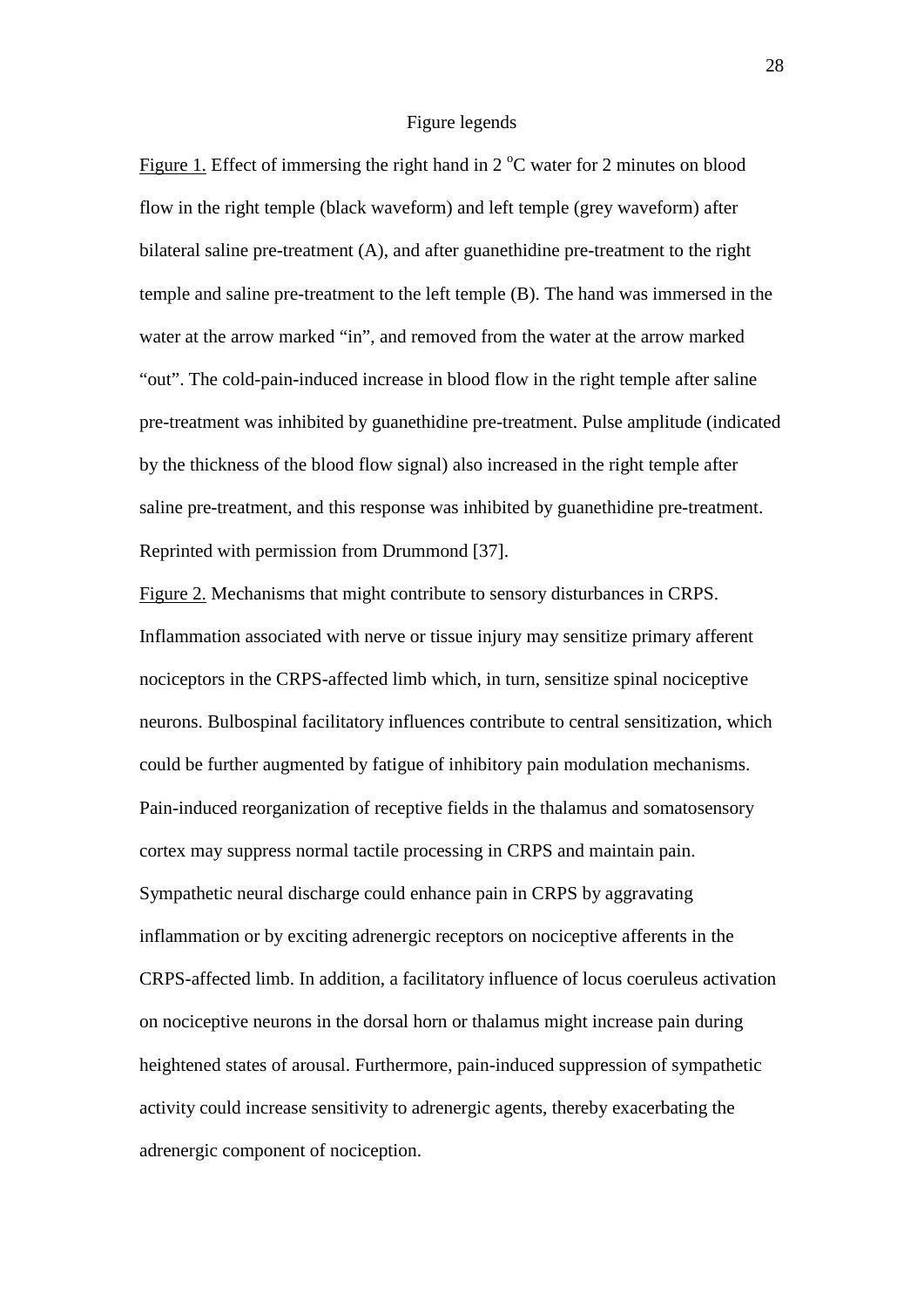

29